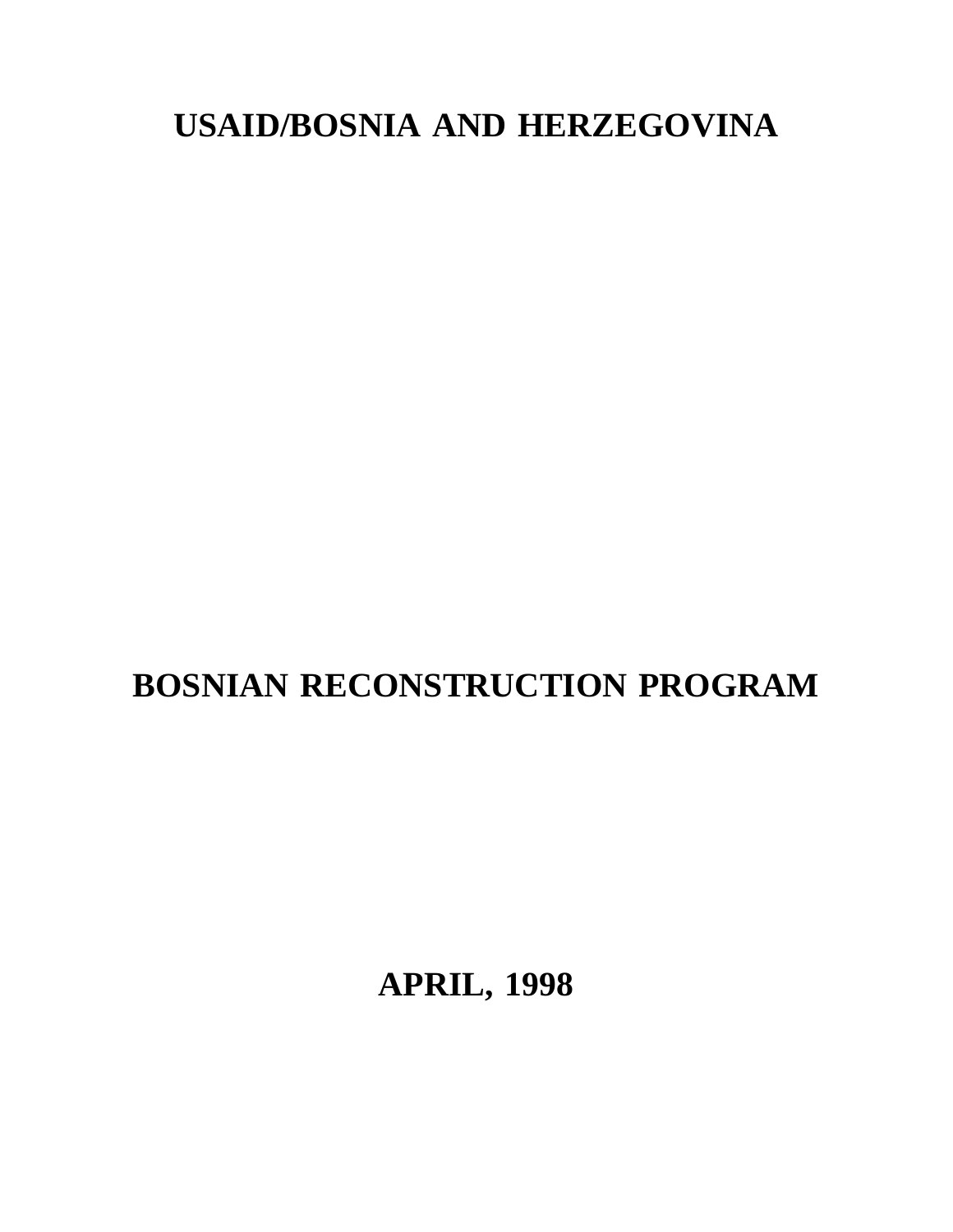## **TABLE OF CONTENTS**

| I.  |                                   | <b>Introduction</b>                                                                                           | $\mathbf{1}$   |                |
|-----|-----------------------------------|---------------------------------------------------------------------------------------------------------------|----------------|----------------|
| II. | <b>Reconstruction Environment</b> |                                                                                                               | $\overline{2}$ |                |
|     | A.                                | <b>Economic Profile</b>                                                                                       |                | $\overline{2}$ |
|     | <b>B.</b>                         | <b>Political Profile</b>                                                                                      | 3              |                |
|     | $\mathbf{C}$ .                    | <b>Priority Reconstruction Program</b>                                                                        | 4              |                |
| Ш.  |                                   | <b>U.S. Assistance Program Issues</b>                                                                         | 5              |                |
| IV. | <b>Program Elements</b>           |                                                                                                               | 7              |                |
|     | $\mathbf{A}$ .                    | <b>Economic Revitalization and Reform</b><br>1. Business Development Program<br>2. Economic Reform Activities | 7              |                |
|     | <b>B.</b>                         | <b>Municipal Infrastructure Rehabilitation</b>                                                                | 16             |                |
|     | $\mathbf{C}$ .                    | <b>Democratic Reforms</b><br>1. Media<br>2. Political Process<br>3. Judicial Strengthening                    | 18             |                |
|     | D.                                | <b>Cross-Cutting Programs</b>                                                                                 | 25             |                |
| V.  |                                   | <b>Management and Budget</b>                                                                                  | 26             |                |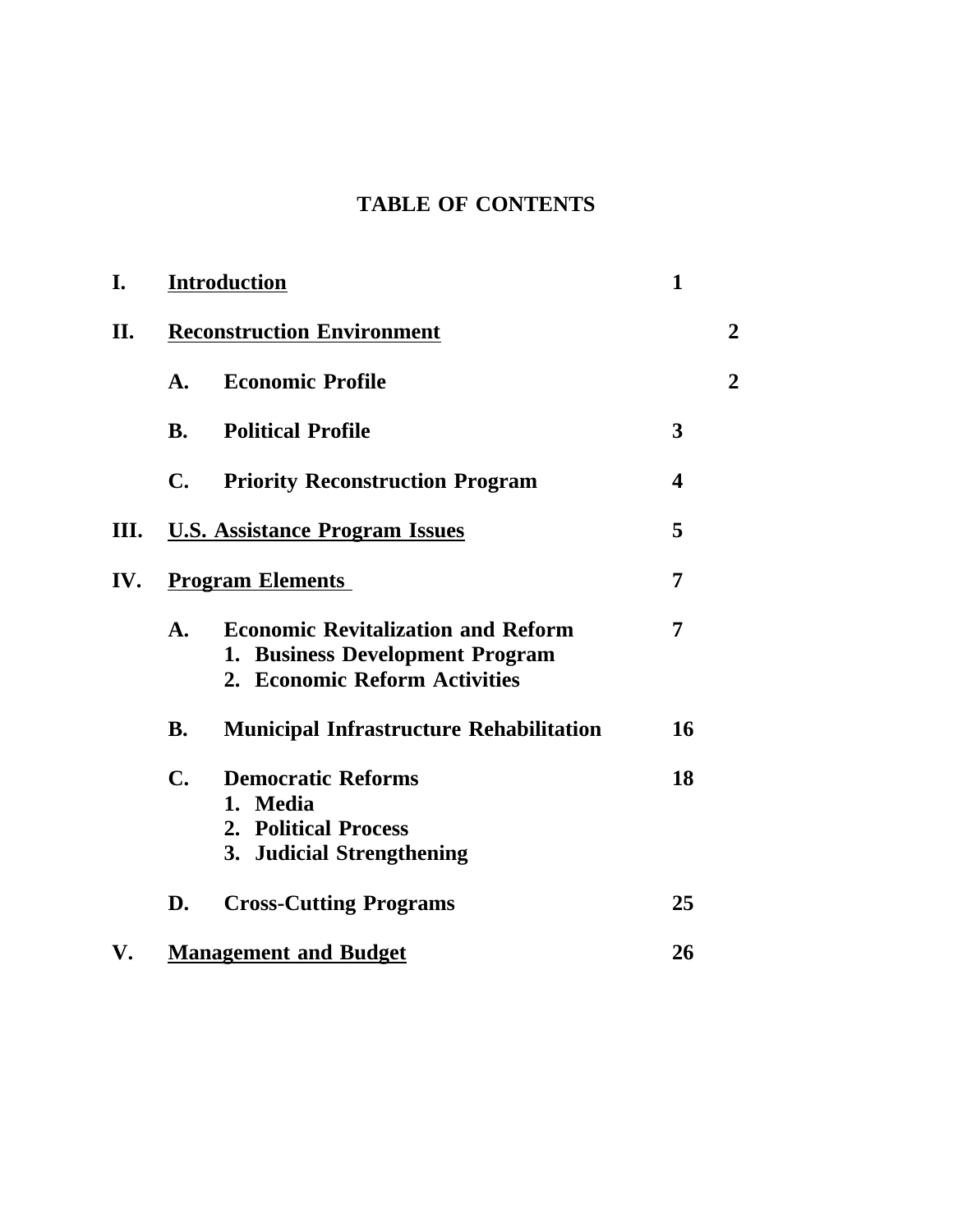### **GLOSSARY**

| <b>ABACEELI</b> | American Bar Association/Central and East European Law Initiative        |  |  |
|-----------------|--------------------------------------------------------------------------|--|--|
| AJF             | <b>Federation Association of Judges</b>                                  |  |  |
| <b>BIH</b>      | Bosnia and Herzegovina                                                   |  |  |
| <b>BDP</b>      | <b>Business Development Program (USAID)</b>                              |  |  |
| <b>CAFAO</b>    | Customs and Fiscal Assistance Office (European Commission)               |  |  |
| <b>CIRP</b>     | Community Infrastructure Rehabilitation Project                          |  |  |
| <b>CPA</b>      | <b>Cantonal Privatization Agency</b>                                     |  |  |
| <b>EBRD</b>     | European Bank for Reconstruction & Development                           |  |  |
| EC              | European Commission                                                      |  |  |
| <b>EPTF</b>     | Economic Policy Task Force                                               |  |  |
| EU              | European Union                                                           |  |  |
| <b>FBA</b>      | <b>Federation Banking Agency</b>                                         |  |  |
| <b>FCA</b>      | <b>Federation Customs Administration</b>                                 |  |  |
| <b>FPA</b>      | <b>Federation Privatization Agency</b>                                   |  |  |
| <b>FTA</b>      | <b>Federation Tax Administration</b>                                     |  |  |
| <b>GOBH</b>     | Government of Bosnia-Herzegovina (used herein as acronym for Federation) |  |  |
| <b>HB</b>       | Herceg - Bosnia (Croat part of Bosnia which officially doesn't exist)    |  |  |
| <b>ICMA</b>     | International City/County Management Association                         |  |  |
| <b>IEBL</b>     | Inter-entity Boundary Line                                               |  |  |
| <b>IFES</b>     | International Foundation for Election Systems                            |  |  |
| <b>IMF</b>      | <b>International Monetary Fund</b>                                       |  |  |
| <b>IMSLC</b>    | Interim Media Standards and Licencing Commission                         |  |  |
| <b>IPTF</b>     | <b>International Police Training Force</b>                               |  |  |
| <b>ITF</b>      | <b>Industry Task Force</b>                                               |  |  |
| <b>MIS</b>      | Municipal Infrastructure and Service Program (USAID)                     |  |  |
| NDI             | <b>National Democratic Institute</b>                                     |  |  |
| <b>OBN</b>      | Open Broadcast Network                                                   |  |  |
| <b>OHR</b>      | Office of the High Representative                                        |  |  |
| <b>OSCE</b>     | Organization for Security and Cooperation in Europe                      |  |  |
| <b>OTI</b>      | Office of Transition Initiatives -- USAID                                |  |  |
| <b>PRM</b>      | Population, Refugees, Migration Bureau (State Department)                |  |  |
| <b>RS</b>       | Republika Srpska (BIH Entity)                                            |  |  |
| <b>RSCA</b>     | Republika Srpska Customs Administration                                  |  |  |
| <b>SFOR</b>     | <b>Stabilization Force</b>                                               |  |  |
| <b>SRT</b>      | Serb Radio and Television (RS state media outlet)                        |  |  |
| <b>UNHCR</b>    | United Nations High Commission for Refugees                              |  |  |
| <b>ZOS</b>      | Zone of Separation                                                       |  |  |
|                 |                                                                          |  |  |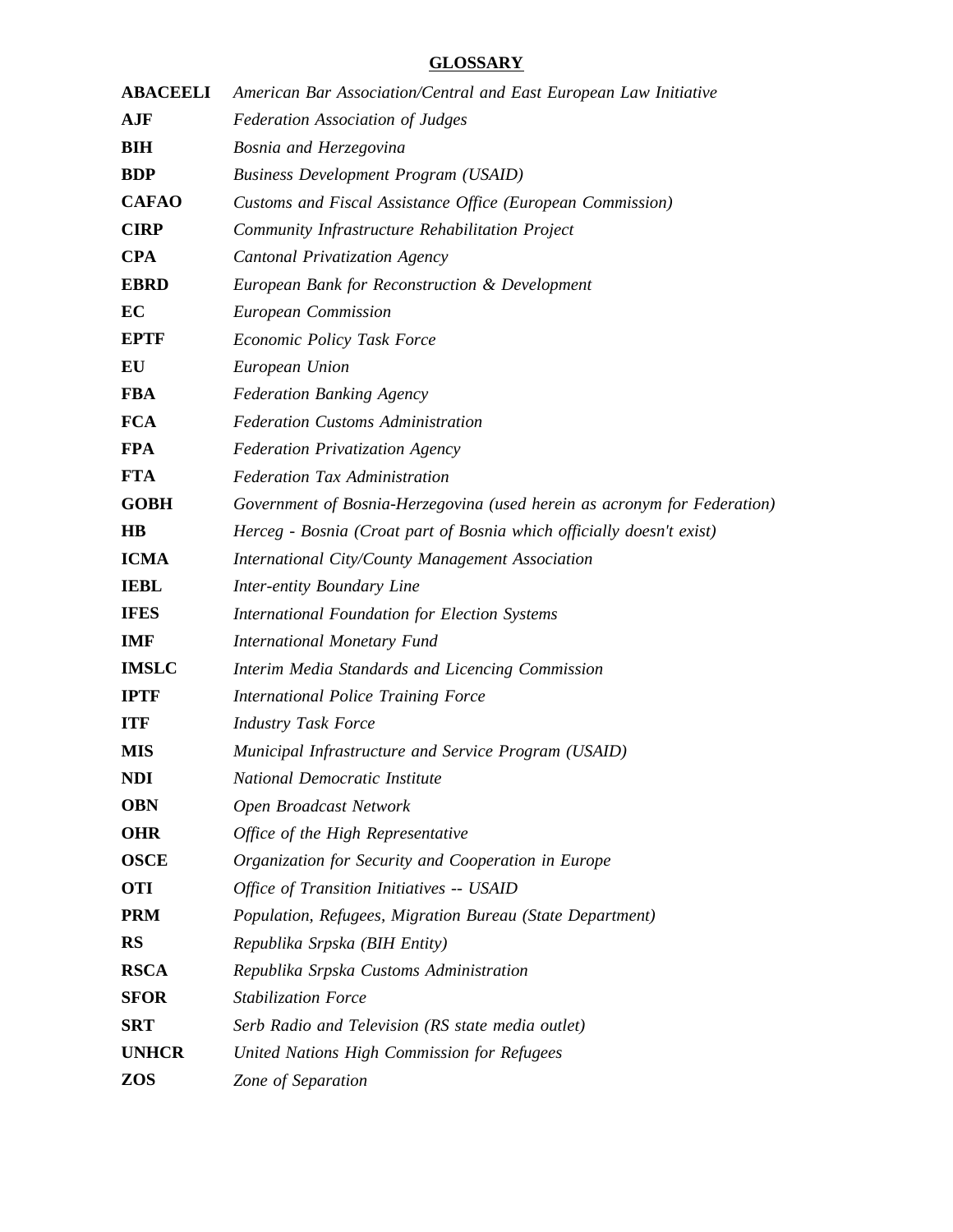### **BOSNIA AND HERZEGOVINA RECONSTRUCTION PROGRAM**

### **I. Introduction**

The Dayton Peace Accords and the associated multinational military and civilian peace implementation efforts have resulted in two years of visible peace and economic recovery in Bosnia and Herzegovina (Bosnia). Maintaining that peace continues to be of direct importance to U.S. strategic and economic interests in Europe. U.S. leadership has been critical in setting the course for rapid reconstruction and critical economic reform.

President Clinton pledged \$600 million in SEED funds over a three-year period to promote reconstruction in Bosnia, and create economic and democratic incentives for Bosnians to cement into place the framework for longer-term peace. **The U.S. assistance program is striving for a stable post-war Bosnia with a functioning and dynamic free-market economy and a** democratic society. Towards this goal, USAID activities are focused on four objectives:

- *Restoring private sector productive capacity* to restart production quickly and create immediate, self-sustaining employment;
- $\bullet$ *Establishing a policy and institutional framework conducive to the emergence of a market economy*, by supporting rapid privatization, critical macroeconomic reforms, sound fiscal policies, viable banking supervision, and a professional customs system.
- *Repairing war-damaged infrastructure* to facilitate refugee return and reactivate the local economy;
- *Strengthening democratic institutions that promote a multi-ethnic society and political pluralism*, by fostering an independent media, free and fair elections, a responsive and transparent government, citizen advocacy, and a professional, independent judiciary.

The most immediate task facing Bosnia continues to be economic revitalization to create jobs and income. The resumption of economic activity will enable returning refugees to be reintegrated into their communities with gainful employment, and acquire a stake in lasting recovery. Paralleling the reconstruction process, the country needs to continue to build the legal and institutional framework and create a conducive environment for a private sector market-led economy. Bosnia is also faced with a dual challenge: movement from a socialist to a market economy and simultaneously recover from the war. Further complicating the situation is the ongoing process of embracing a more democratic society.

### **II. Reconstruction Environment**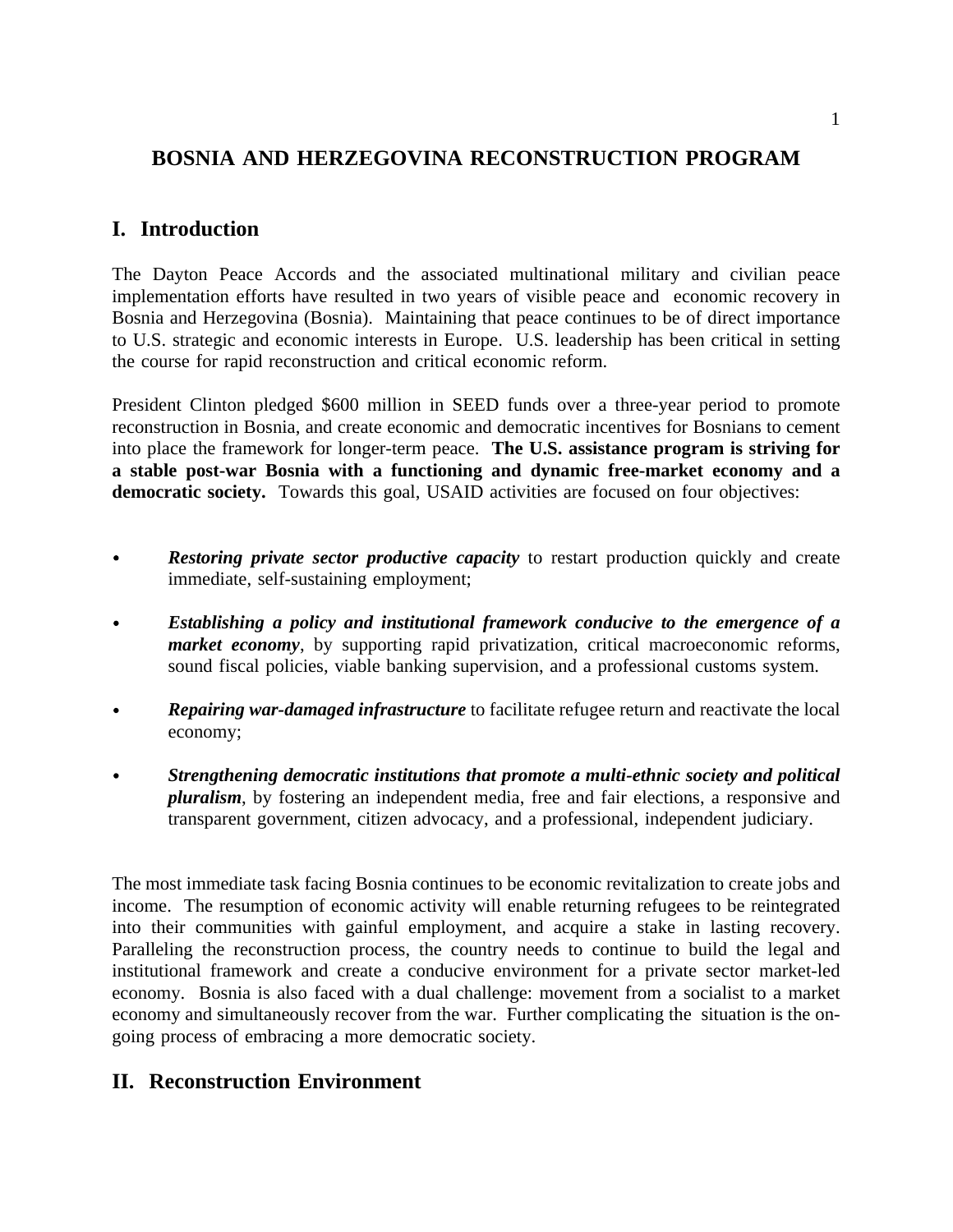#### **A. Economic Profile**

**Pre-war Economy**: Bosnia was one of the lower income republics of the former Yugoslavia with GDP in 1991 at \$8.7 billion (\$2,000 per capita). The economy was fairly diversified with a large industrial base and a highly skilled labor force. About 50% of the country's output was generated by large-scale industrial complexes in the raw material and energy sectors. Banks, owned and controlled by enterprises, were the only source of credit.

There are positive elements from Bosnia's pre-war economic situation which are smoothing the road towards economic reconstruction. Unlike other communist countries, the prewar economic system was largely decentralized and based on market socialism and self-management. Bosnia's economy was closely integrated with the other Yugoslav Republics, and had strong external ties with trading partners in Europe, the U.S., and the former USSR. The country also has a resilient, entrepreneurial, and well-educated population capable of leading the way to economic recovery.

**Economic Collapse:** By the end of the war in 1995, GDP had declined by about 70% (to approximately \$2.5 billion) and per capita GDP to \$400. Employment dropped by over 80%, and for the employed monthly wages had shrunk dramatically to DEM 5-20. Some 80% of the population was at least partially dependent on humanitarian assistance. In addition, the war halted the economic reform process that had been initiated in the late 80s, and disrupted or eliminated former supply and trade arrangements. Estimates of direct and indirect war damage range from \$15-20 to \$50-70 billion.

**Economic Recovery:** Recovery of the economy has been dramatic, primarily in the Federation, where commitment to Dayton principles has resulted in greater donor investment than in the Republika Srpska (RS). Massive inflows of foreign assistance continue to fuel economic growth. Estimates vary, but most analysts accept World Bank figures for GDP growth: 62% in the

Federation and 25% in the RS in 1996, 35% in the Federation in 1997, (RS flat). Should these rates be proven accurate and trends sustained, by the year 2000 the Federation's GDP per capita will reach 80% of its prewar level. Employment,

**U.S. assistance accounts for approximately 20-25% of economic growth in Bosnia.**

wages and production are also growing in the Federation, with the RS fairly stagnant. The strong economic recovery in the Federation during 1996-1997, is due in part to about DEM 2 billion of private imports, reflecting Bosnians' vote of confidence in their country's economic and political future.

**Economic Priorities:** Progress on adopting priority economic policies and institutions in Bosnia has been slow. Many of the constraints to achieving macroeconomic goals are political or managerial, including differences between political leaders in the Federation on the degree of integration and harmonization of the key economic institutions such as tax administration, payments system, customs administration, and privatization. This is due mainly to the different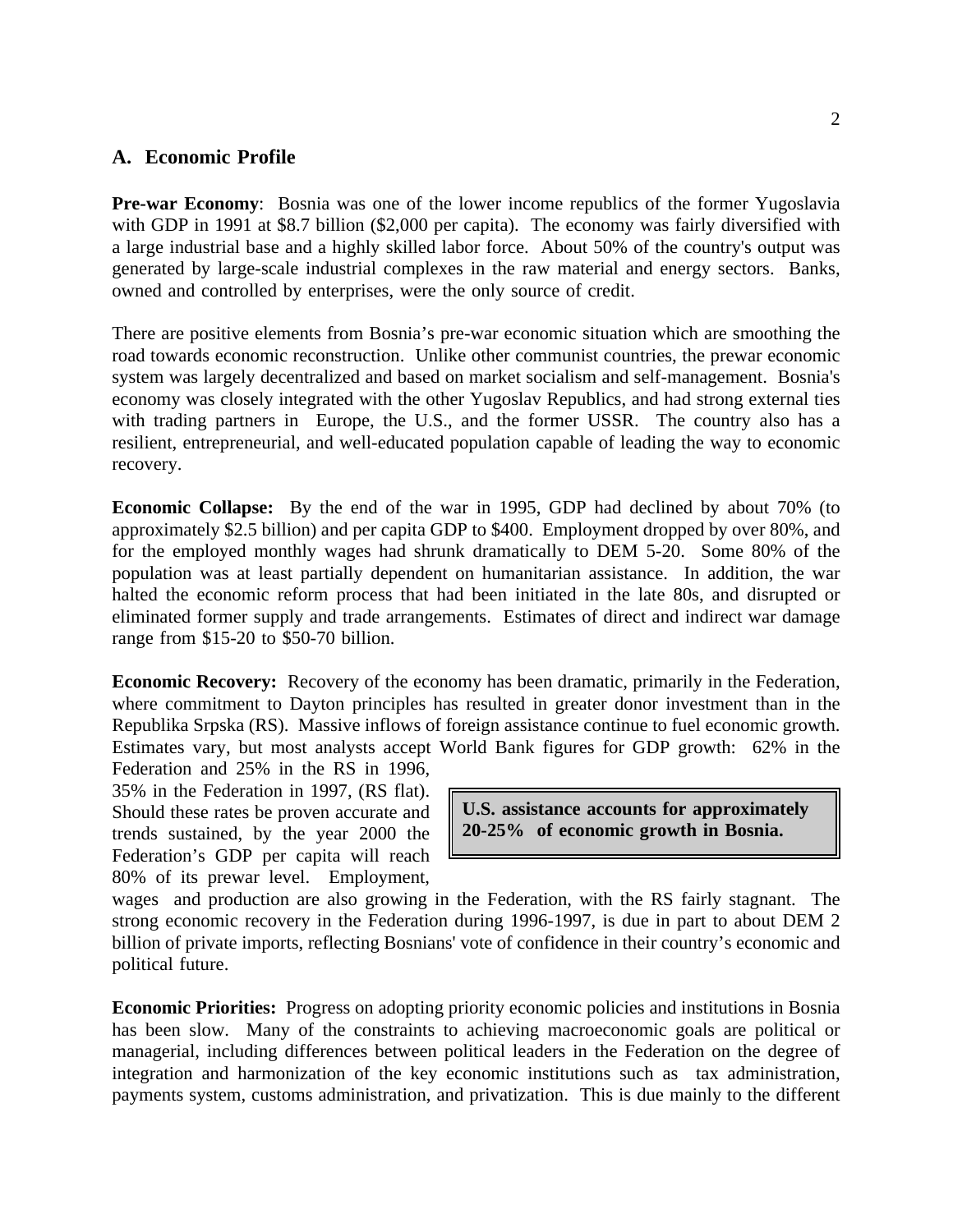vision each leading national party has for itself and for the central government. In general, Serb and Croat political leaders want the weakest possible central government, while Bosniak leaders want the opposite. However, the rapid establishment of key economic institutions and adoption of significant structural and economic reforms are central to promoting a secure and prosperous future for the country. Some progress has been made, such as the establishment of a Central Bank in August 1997; the successful conclusion of debt negotiations with the London Club in December 1997; and agreement, albeit forced by the international community, on a new currency in early 1998.

Some of the necessary immediate and medium-term economic policy reforms and actions include:

- rapid privatization;
- establish a commercial legal framework which clarifies the rules of the game and is  $\bullet$ conducive to private sector growth and foreign investment;
- the joint institutions called for in Dayton must begin to function;
- mobilizing domestic resources through a fair and transparent intergovernmental finance  $\bullet$ system; and
- meet the necessary conditions for the IMF agreement (e.g., capitalization of the Central Bank, reaching agreement with the Paris Club creditors, and normalization of BiH's relations with its external creditors by clearing outstanding arrears (\$2 billion) and servicing restructured debt.

### **B. Political Profile**

Fifty years of communism and a bitter war have inhibited Bosnian civil society. Citizens remain generally cynical and apathetic towards government and civic involvement. Few are willing to be vocal and active on issues which, in most western democracies, would attract the attention of established citizens groups, NGOs and others. Although the Dayton Accords stopped the war, people have continued to vote for large, well-established national parties out of fear, distrust, and the memory of war. Widespread corruption and lack of accountability promote apathy rather than protest. Within this context, moving complacent citizens and NGOs into action and advocacy is a sisyphean task.

Holdovers from communist times include authoritarian governments (state and entity), with rubber-stamp parliaments and weak judiciaries. There are no checks and balances between branches of government, and with a disengaged populace, this authoritarian rule will continue. To further complicate matters, the Dayton and Washington Accords created a complex, and in some ways dysfunctional governmental system. The struggle between the Bosniak leadership for a strong state and the Croat and Serb leadership for a weak central state has continued to obstruct the full functioning of state and some Federation institutions; the continued existence of Republic and Herceg-Bosna institutions also impede progress in this area.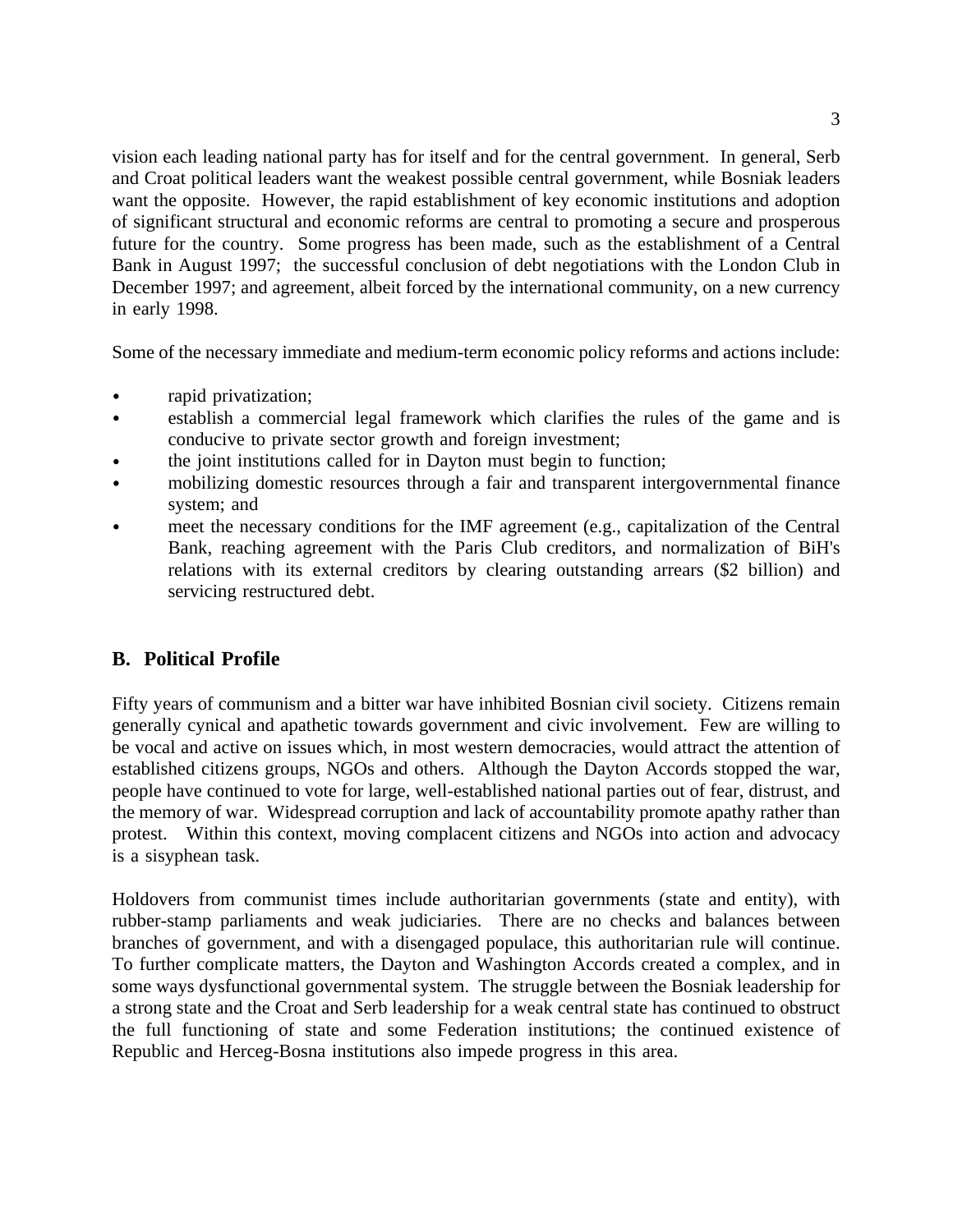The political space which has opened up in the RS is the result of several media-related events. The existence of an alternative media (mostly started with assistance from OTI) allowed President Plavsic to make public the growing division within the Serb Democratic Party. The takeover of SRT from Pale minimized the propaganda going out over the airwaves. This made the election of Dodik as Prime Minister and the political survival of the reformist elements in Banja Luka possible. The further restructuring of SRT and the planned restructuring of BiH TV could be instrumental in further opening up political space over the whole territory of Bosnia.

The media itself is in transition and operating in a murky regulatory environment. Stations created during the war are preparing for their eventual privatization. The OHR is planning to establish the regulatory framework for media through the Interim Media Standards and Licensing Commission. Many stations and outlets will not survive privatization due to unsound business practices and a poor economy (and the fact that Bosnia is a small country) which cannot support the large number of outlets. Other weaknesses include passive, unskilled journalists reluctant to challenge authority.

Challenges in moving toward a democratic Bosnia remain formidable. Bosnian election officials have developed the capacity to carry out their responsibilities with minimal international oversight/assistance. The administration of elections must move further into their hands. Each post-Dayton election has contributed to emerging political pluralism by eroding single party hegemony, but parties continue to require assistance in developing practical campaign agendas and democratic internal structures. Moderate opposition parties in both entities are uniformly optimistic that the 1998 general elections will further empower them to guide the country's economic and political transition. Sustained peace, the promise of an extended international military presence, and recent political opening in the RS suggest that considerable systemic and institutional reform will be possible in the next few years.

#### **C. Priority Reconstruction Program**

With the conclusion of the Dayton Accords in December 1995, Bosnia, with the assistance of the World Bank, the European Commission (EC), the European Bank for Reconstruction and Development (EBRD), and USAID developed a three-year \$5.1 billion Priority Reconstruction Program, calling for financial and technical support to repair infrastructure, provide a safety net for vulnerable segments of the population, and rapidly establish economic institutions for private sector development and sustainable employment. Since then, the EC and World Bank have sponsored three pledging conferences in which 48 donors have committed over \$3 billion. The United States, the second largest donor in Bosnia, has pledged a total of \$524 million to date, or approximately 10% of the total need and 16% of total pledges.

Of the total \$3.2 billion in funds pledged by the international community, approximately \$2.2 billion is currently under implementation, led by the U.S. with 21% (\$478 million) of the total amount. Slightly over half of the \$2.2 billion is allocated to economic revitalization and infrastructure, with the U.S. accounting for 29% (\$331 million) of total funds allocated to these sectors. The remaining half of funds under implementation have been allocated to sectors such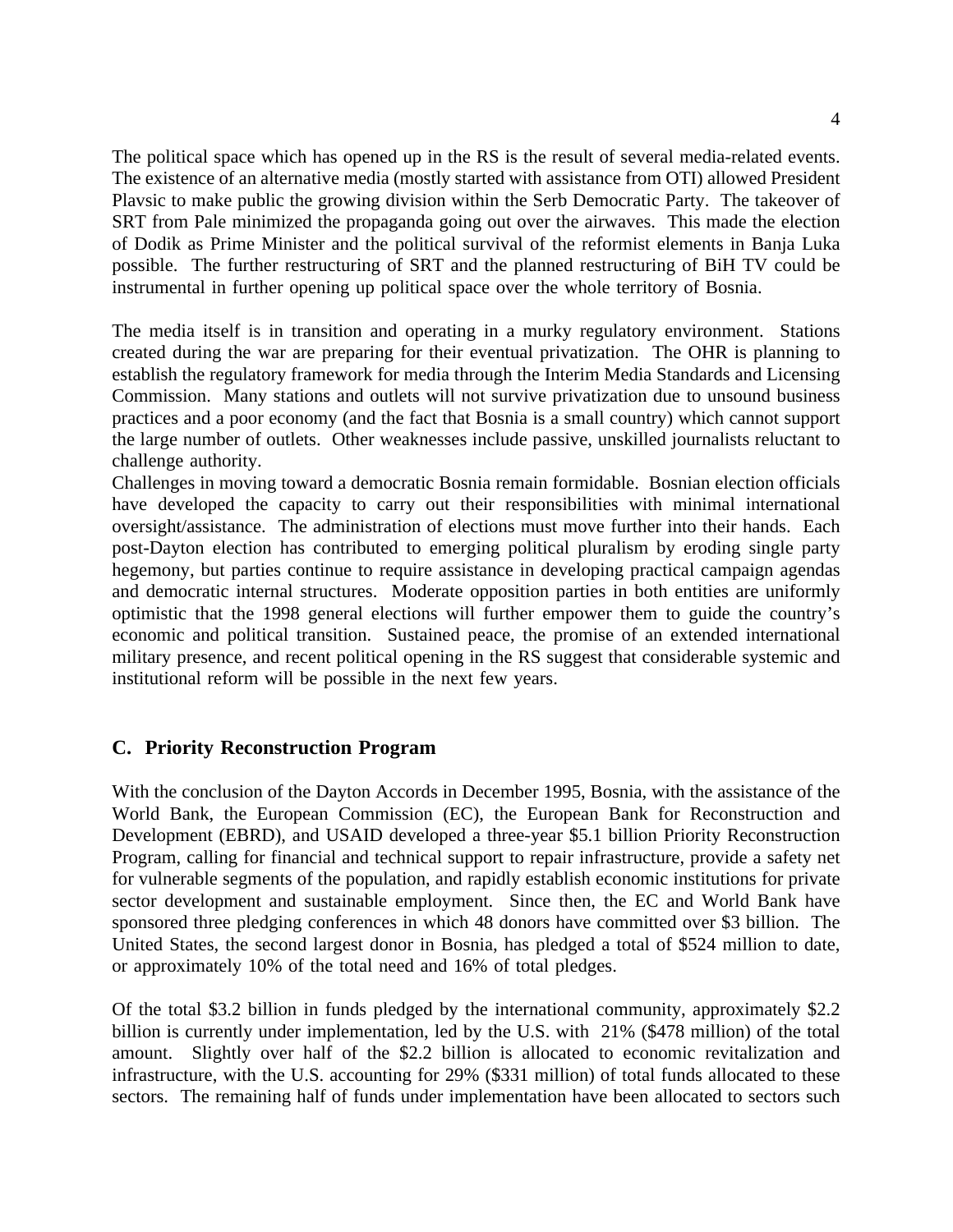as housing, health, education, and social support. The U.S. is also the principal contributor to economic revitalization, accounting for half of the total funds under implementation by all donors in this area. The vast majority of donor assistance to date has been implemented in the Federation, given the Republika Srpska's unwillingness until mid-1997 to show serious commitment to the implementation of Dayton principles.

### **III. U.S. ASSISTANCE PROGRAM ISSUES:**

| <b>TOP 10 DONOR PLEDGES:</b> |           |  |  |  |  |  |  |
|------------------------------|-----------|--|--|--|--|--|--|
| European Commission          | \$690m    |  |  |  |  |  |  |
| <b>United States</b>         | \$524m    |  |  |  |  |  |  |
| World Bank                   | \$490m    |  |  |  |  |  |  |
| Japan                        | \$267m    |  |  |  |  |  |  |
| <b>Netherlands</b>           | \$171m    |  |  |  |  |  |  |
| Italy                        | \$101m    |  |  |  |  |  |  |
| <b>EBRD</b>                  | \$100m    |  |  |  |  |  |  |
| Saudi Arabia                 | \$<br>75m |  |  |  |  |  |  |
| Switzerland                  | \$70m     |  |  |  |  |  |  |
| Norway                       | \$<br>66m |  |  |  |  |  |  |
|                              |           |  |  |  |  |  |  |

**Republika Srpska:** It is critical that the new Dodik government demonstrate tangibly to RS citizens that compliance with Dayton principles will bring positive results. USAID has already undertaken a number of projects in the RS since mid-1997, including \$5 million for Community Infrastructure Rehabilitation Projects (CIRPs). The 1998 MIS program includes \$21 million for projects in the western RS. Nearly \$10 million has been loaned to private RS companies since September 1997. We have also initiated the full spectrum of economic restructuring activities in the RS, including privatization, taxation, budgeting, bank supervision and development, macroeconomic policy advice, and customs training, as well as increased community rehabilitation programs through U.S. NGOs.

**Refugee Returns:** The flow of displaced persons and refugees to their homes has only recently started to gain momentum and is expected to continue well into 1999. Since Dayton, UNHCR has reported a total of 425,000 registered returns. Approximately 49,000 have been minority returns, primarily Croats moving back to the Federation in 1997. Numerous unregistered returns have also taken place, but official estimates do not exist. By helping create the necessary conditions at the community level, USAID programs facilitate returns. A combination of functioning infrastructure and employment opportunities, especially when linked with our democracy building activities, serves as a powerful magnet. We coordinate with State/PRM, so that USAID resources complement their efforts in the "Open Cities" initiative. In many cases, USAID already had substantial resources in "Open City" municipalities before they were declared "open".

**Lautenberg Amendment:** Section 573 of the 1998 Foreign Operations Appropriation Act stipulates that no U.S. assistance will be provided to communities that openly fail to meet their obligations to arrest or assist the surrender of publicly indicted persons. Informal and formal mechanisms are in place to ensure that no persons publicly indicted for alleged war crimes benefit from U.S. assistance. USAID consults with other USG agencies and organizations active in Bosnia, such as the OHR, OSCE, SFOR, and IPTF as well as with human rights organizations to see if they have relevant information concerning the presence and activities of publicly indicted war criminals. These consultations take place in both Bosnia and Washington. All principal officers of companies applying business loans are vetted via a formal interagency review prior to loan disbursement. USAID maintains direct control over loan funds disbursed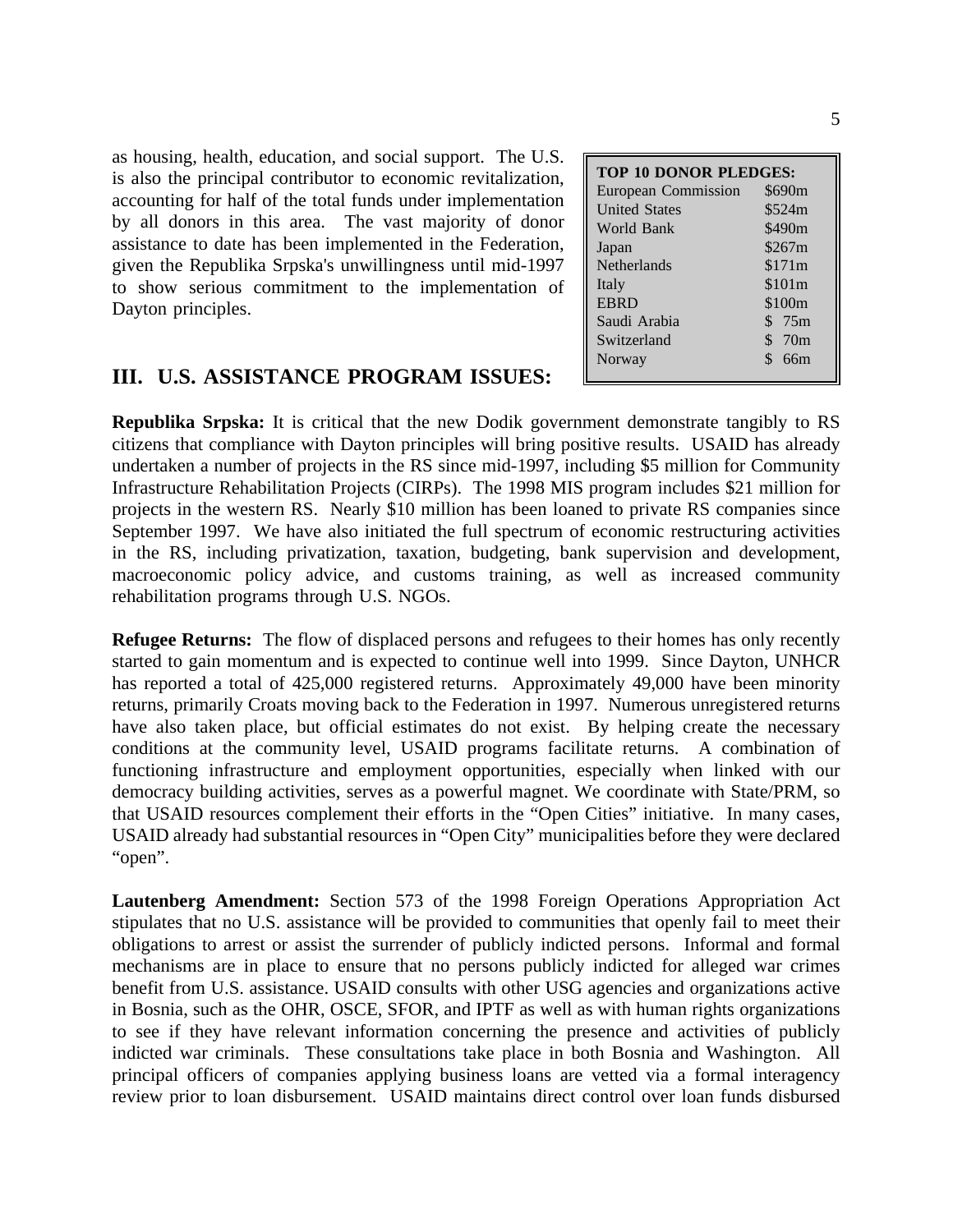to the recipient through Bosnian agent banks in tranches. The entire lending process is monitored by a hierarchy of American and Bosnian audit, banking and project management professionals. USAID is in the process of subjecting each of its agent banks to the same interagency checks we apply to each of the borrowers.

**Donor Coordination:** Donor coordination in implementing the \$5.1 billion reconstruction strategy takes place primarily through a set of established sectoral task forces, which nominally work under the guidance of the World Bank and EU. These task forces, in areas such as power, water, transportation, and industry (chaired by USAID), bring together the leading players in each area to ensure reconstruction efforts are not overlapping, that priority needs are being identified and met, and that common concerns are being raised with the various forms of the GOBH. USAID's economic advisors actively coordinate with the IMF and World Bank, and USAID works closely with the OSCE, the OHR, and the EU in support of democracy building.

**SFOR Relationship:** The USAID program is linked closely to the success of the NATO mission. USAID's partnership with SFOR has resulted in the completion of over 250 small infrastructure projects in communities within the U.S.-SFOR sector, allowing U.S. troops to participate in the economic reconstruction and social recovery of their areas of coverage. NATO's contribution of labor to the USAID Tuzla-Brcko rail rehabilitation project helped ensure rapid completion and stretch budget resources. USAID has also successfully tapped into the business and banking expertise of U.S.-SFOR reservists to identify viable private enterprises eligible for our business lending program.

**Conditionality:** USAID has used its resources to leverage needed policy changes in Bosnia at the national, cantonal, and municipal levels. Other donors have also been persuaded to reinforce USAID conditionality. Examples include: (1) disbursement of 1996 BRFF funds was conditioned on the existence of a Federation commercial bank law, operation of the Federation Banking Agency and its initiating examinations of all licensed banks; and (2) before undertaking MIS projects, each municipality must sign a memorandum of understanding which publicly confirms the municipality's commitment to Dayton principles, such as freedom of movement for refugees and the surrender of persons publicly indicted for war crimes.

**Geographic Limitations:** Since 1996, Congressional guidance has called for the bulk of USAID reconstruction resources to be confined to the U.S.-SFOR sector and Sarajevo. Until this year, this limitation prevented USAID from undertaking significant activities in Central Bosnia, a mixed-ethnicity region critical to the successful development of the Federation, or in western RS, equally important given recent developments in Republika Srpska and a prime area for economic development. USAID is now moving forward with expanding its programs into these two regions, while still maintaining a majority of funds for the U.S.-SFOR sector and Sarajevo.

**Brcko:** USAID has the only significant donor program in Brcko, with nearly \$14 million worth of activities to support the arbitration process and the efforts of Ambassador Farrand. Projects include the repair of the Tuzla-Brcko rail line and bridge across the Sava river reconnecting Bosnia to the European rail network; power and water system rehabilitation in villages where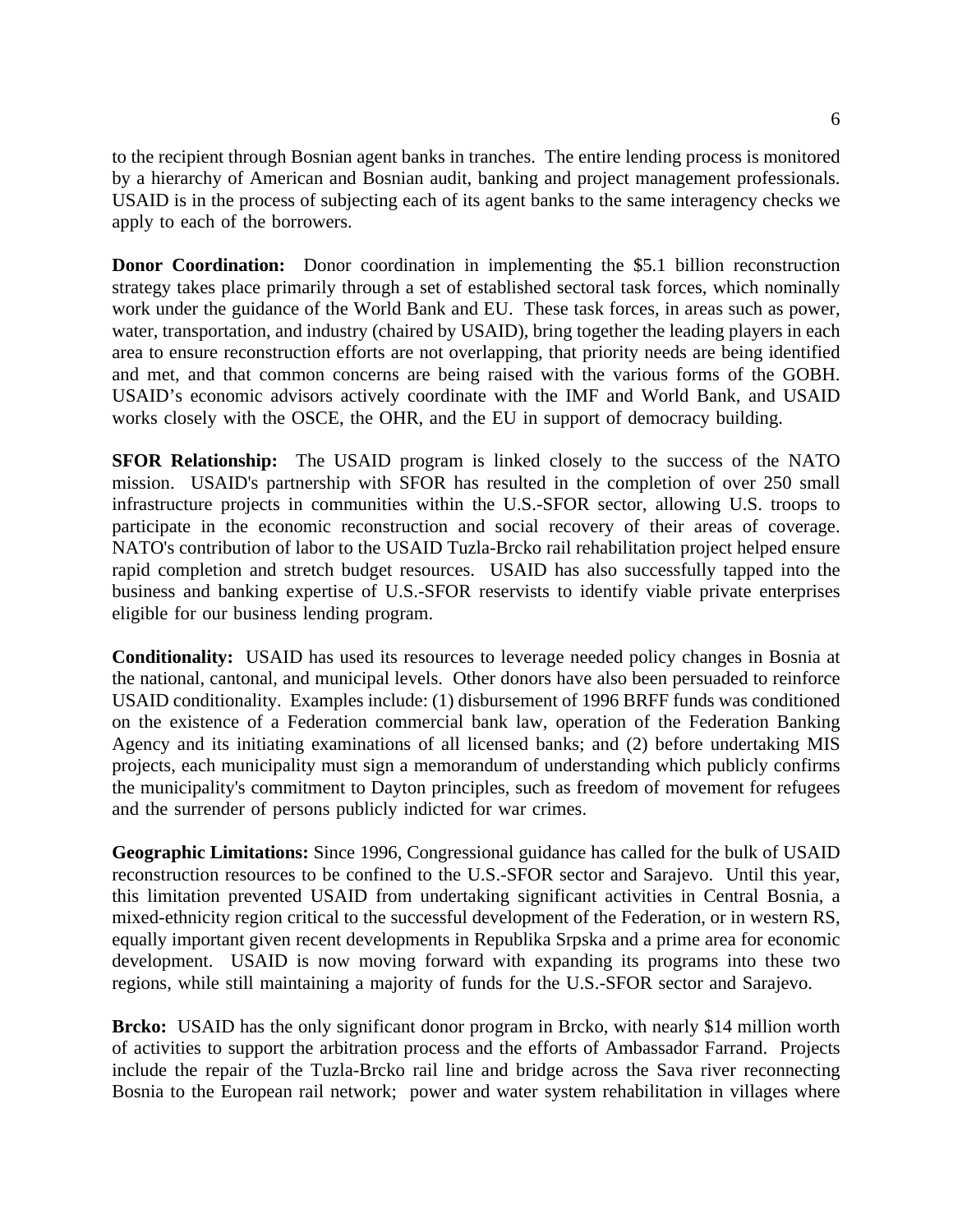refugees are returning; loans to private enterprises to create immediate employment; and community level infrastructure projects such as road repairs, well cleaning, window glazing, and playground rehabilitation.

## **IV. PROGRAM ELEMENTS**

USAID's reconstruction assistance for Bosnia has four major objectives:

- *Restoring private sector productive capacity, thus providing immediate employment growth and medium-term sustainable economic growth;*
- *Establishing a policy and institutional framework conducive to the emergence of a*  $\bullet$ *market economy;*
- *Repairing war-damaged infrastructure to facilitate refugee return and reactivate the*  $\bullet$ *local economy;*
- *Strengthening democratic institutions that foster a multi-ethnic society and political*  $\bullet$ *pluralism.*

These four objectives are closely integrated. In implementation, they form three themes: economic revitalization and reform, infrastructure rehabilitation, and democratic reforms.

### **A. ECONOMIC REVITALIZATION AND REFORM**

USAID's economic revitalization and reform portfolio consists of activities that can be grouped into two highly interrelated categories:

- Private Sector Reactivation and Development (Business Development Program)  $\bullet$
- Economic Policy Reform and Restructuring

### **1. Business Development Program (BDP)**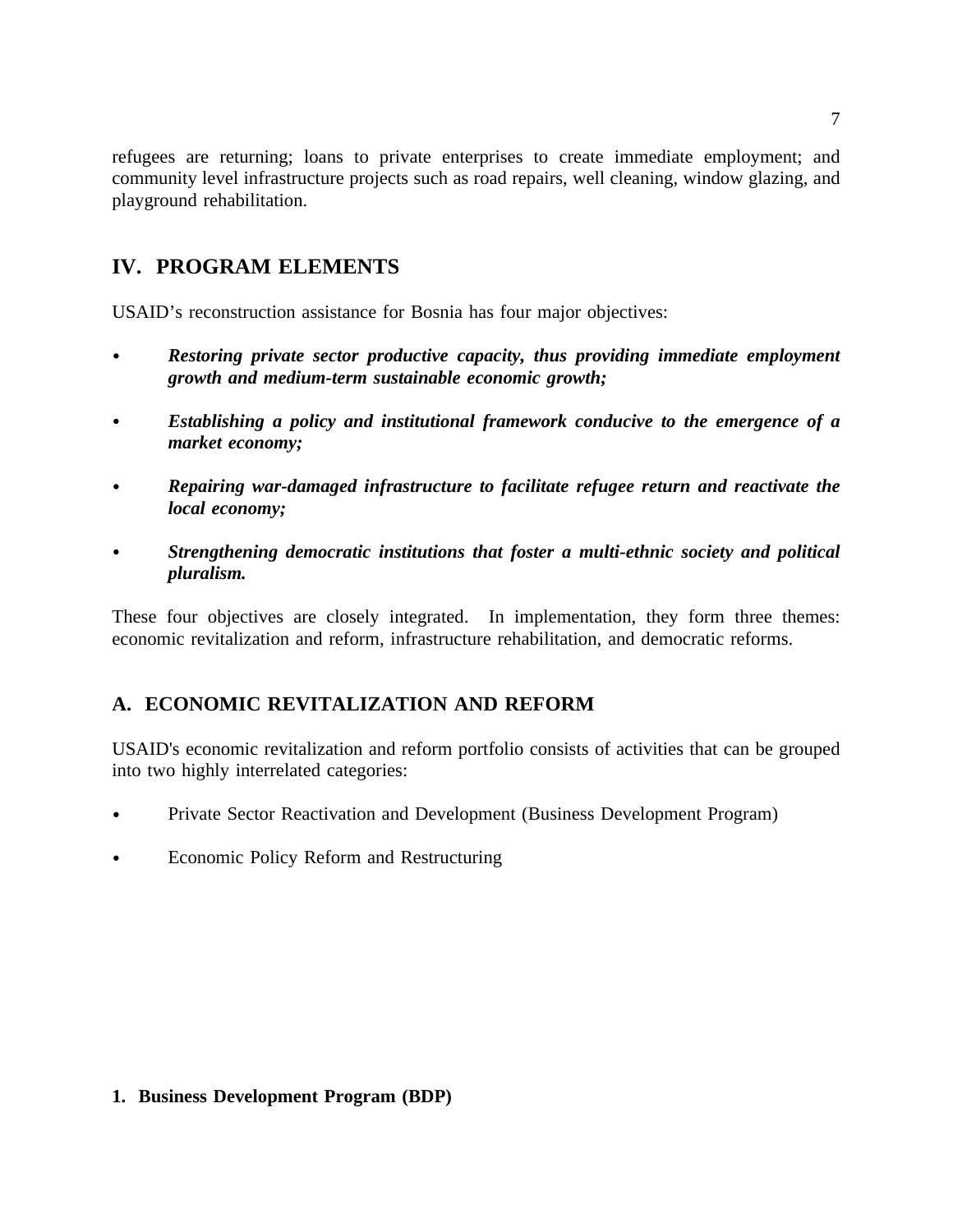USAID's \$278 million **Business Development Program (BDP)** provides commercial credit in the form of quickdisbursing loans (average loan size \$425,000), to private Bosnian businesses, enabling them to restart production quickly and create immediate employment. The program also offers business consulting services to improve financial management, marketing, and business plan development skills, and works with local banks to develop their commercial lending capabilities. Thirtytwo Bosnian banks serve as agents, identifying viable enterprises, transferring funds to the borrower, monitoring loan implementation, and ensuring loan



collections. The experience of agent banks with the USAID lending program has contributed to a major ongoing institutional improvement process for the banking system which is vitally needed to instill public confidence. For business loans, a team of U.S. contractors performs the final credit analysis and makes recommendations to USAID for decision. The program is monitored with the help of the Regional IG office in Budapest.

The BDP is by far the largest and most effective donor effort underway dedicated to revitalization of the business sector and is pointing the way for other donors and investors to follow. Eighty percent of loans have been made in the U.S.-SFOR sector or Sarajevo.

### **KEY BDP RESULTS:**

- BDP has made a major contribution to private sector reactivation in the form of 234 loans worth approximately \$104 million, as of March 1998. Loans in the RS now account for slightly under 10% of the total portfolio (loans, value).
- These loans provide employment to over 15,000 Bosnians, including women and demobilized soldiers of all ethnicities, contributing to the massive drop in unemployment rates in the Federation. Thousands more have found work in related business ventures (suppliers, vendors). Some 750 direct jobs have been created in the RS to date.
- A related bank training program has improved the skills and introduced American commercial bank lending and management concepts to more than 1,700 bankers, over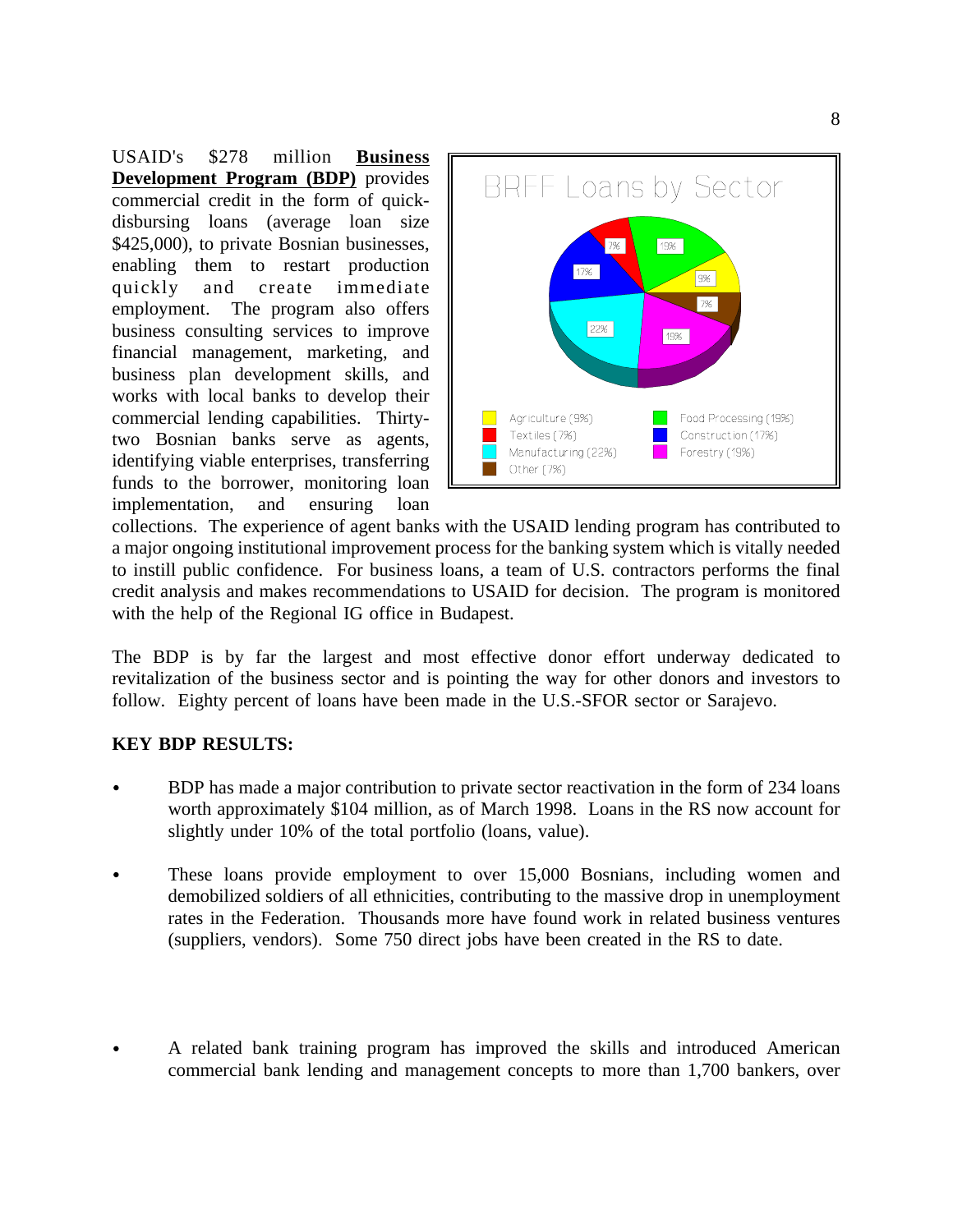50% of whom are women. The training has also been requested by new RS financial sector leaders -- a mark of success.

- $\bullet$ According to preliminary data collected on 103 companies participating in the BDP, it is estimated that total revenues have risen about 64% between 1996 and 1997 and that combined net worth moved from a negative five to ten million marks to a positive 10 to 20 million. In most of the firms, sales are doubling in the first year of the project with smaller but substantial (over 60%) increases occurring in the second and third years.
- The USAID Business Consulting  $\bullet$ program, working in partnership with loan operations has assisted some 300 companies in problem analysis. 65%

#### **BDP SUCCESS STORIES**

*Vegafruit*, a company in Gracanica near the RS border, has quadrupled its capacity with state of the art equipment and a new facility thanks to \$2.3 million in USAID loans. The company is now able to hire 240 additional workers, 75% of which are women. VegaFruit is also the primary source of income for over 300 farming families in the region. The current management is all refugees from Doboj. This year the company expects to gross \$7.5 million.

**EKIS**, a Sarajevo-based communications company, consummated one of the first joint venture transactions between a major U.S. company and a Bosnian partner. With BDP assistance, including a \$230,000 loan in March 1998, EKIS now represents AT&T in Bosnia.

have pursued follow-up assistance in strategic planning, financial management, and marketing skills. Contacts with other markets through the use of Internet and other tools, have helped a number of companies establish new markets and suppliers.

- A comprehensive apprentice training program is helping forty professionals become  $\bullet$ competent business consultants to better meet Bosnia's enormous need for improved marketing, financial, and management skills.
- BDP experts have completed a series of industrial sector studies, such as forestry, providing data to better target our lending resources to areas where Bosnia has a competitive advantage, and to assist potential foreign and domestic investors.
- BDP has helped leverage reforms. In May 1997, USAID stopped making loans to stateowned enterprises due to the lack of progress on privatization. Pressure from would-be borrowers on political leaders helped generate the necessary political will to pass the privatization laws in March 1998.

**Constraints:** Although BDP has been highly successful to date, it operates under the following constraints: 1) a lack of managerial understanding in Bosnia of modern business practices especially in marketing and finance; 2) loss of prewar markets, making improved marketing skills and product flexibility key to success; 3) obsolete technology and inability to meet ISO standards; 4) a legal framework and business climate not conducive to investment; 5) limited inter-entity communications, trade and business relations; 5) Bosnian investment continues to be perceived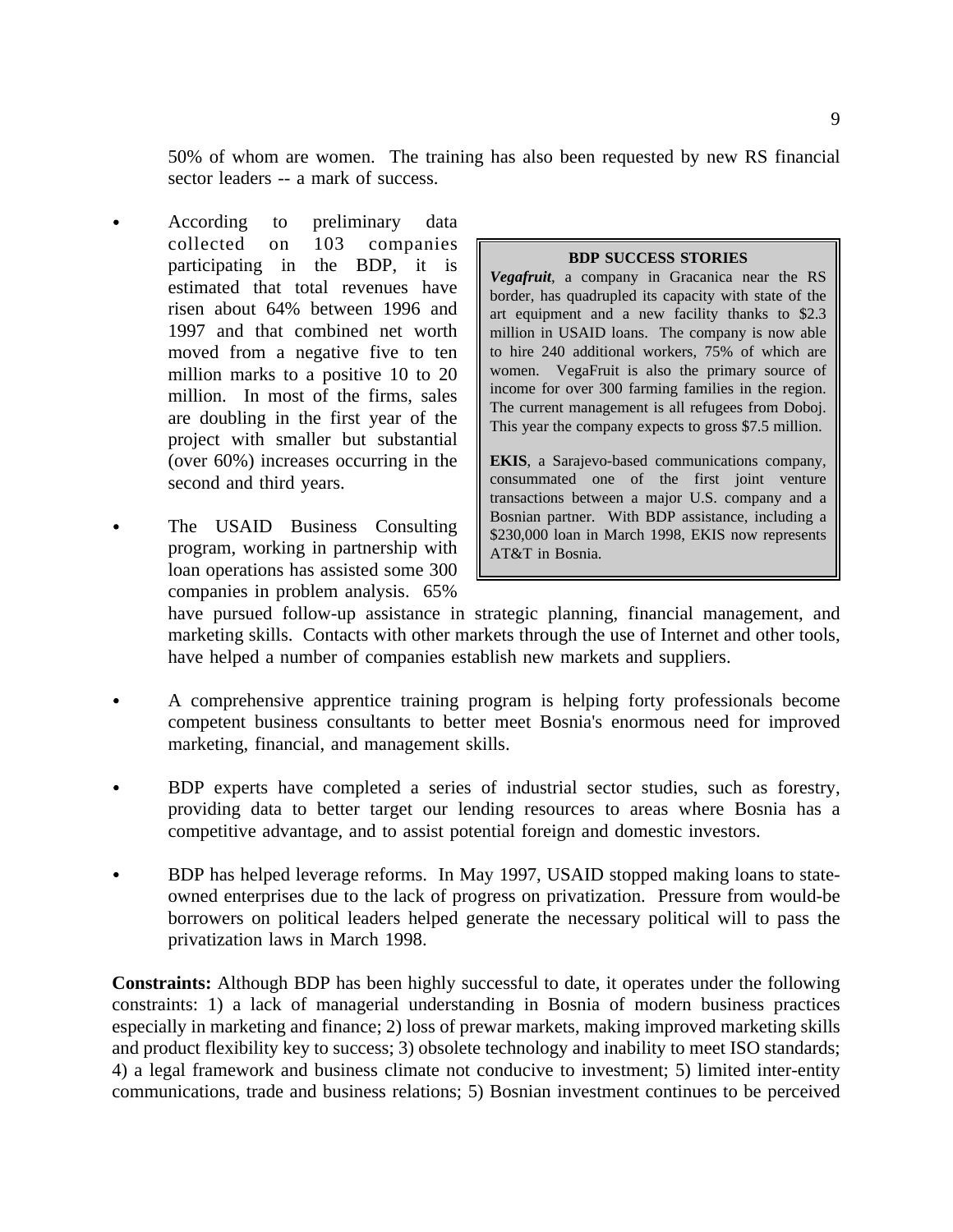as high-risk in the eyes of Western business; 6) weak banking sector. USAID programs are addressing many of these constraints and other donor/investor (particularly European) involvement will be key to the future.

#### **Future Plans in Business Development:**

By the end of 1999, the USAID Business Development program will have injected over \$250 million in lending capital into the Bosnian economy and created directly over 30,000 jobs. Continued business support activities will help capitalize on the recently initiated privatization process and keep up the momentum toward a free market economy. In 1999, USAID will implement a multi-faceted program comprised of: (1) continued lending and business consulting to Bosnian private sector enterprises, reaching down in scale to target smaller companies and risk-taking entrepreneurs; (2) a gradual phaseout of technical assistance and training for Bosnian commercial banks; (3) placing the lending process and responsibility into the hands of a select group of Bosnian banks; (4) legal reform efforts to enhance the overall climate for investment, exports, and growth; (5) the establishment of a Bosnian institutional apparatus to manage the use of BDP resources upon project closeout; and (6) support for indigenous private institutional capacity to provide the business community with the reform, consulting and other services it requires to prosper. USAID envisions transferring the business finance component of the BDP into Bosnian hands by the end of the year 2000, and focusing on continued business consulting assistance in support of private sector growth.

### **2. Economic Reform Activities**

Since 1996, USAID has implemented a comprehensive economic policy reform agenda in Bosnia to accelerate its transition to a market economy in the context of post-war reconstruction. USAID has taken the lead in supporting key financial and economic institutions implementing macroeconomic policy in both entities, including the formation and operations of the Central Bank and the Federation banking supervision agency, training of Customs officers in both entities, and on-the-job training of government officials in budgeting and fiscal management. USAID also provides technical assistance in a range of key areas for Bosnia's economic transformation, such as privatization, business law reform, capital markets, and corporate governance. The objective is to provide sound guidance to decision-makers at the state, entity, cantonal and municipal levels of government to undertake defined responsibilities, smoothly transfer economic functions to the private sector, and regulate the new market economy fairly and transparently.

#### **KEY ECONOMIC REFORM RESULTS:**

USAID helped establish the Federation Banking Agency (FBA) and drafted the legislation creating a similar agency in the RS, which was adopted by the RS parliament in mid-March, 1998. A functioning and effective FBA has increased public confidence in the banking system. The FBA has examined 95% of Federation banks and 100% of RS banks. Bank inspections are leading to the closure of problem banks as the sector is reformed.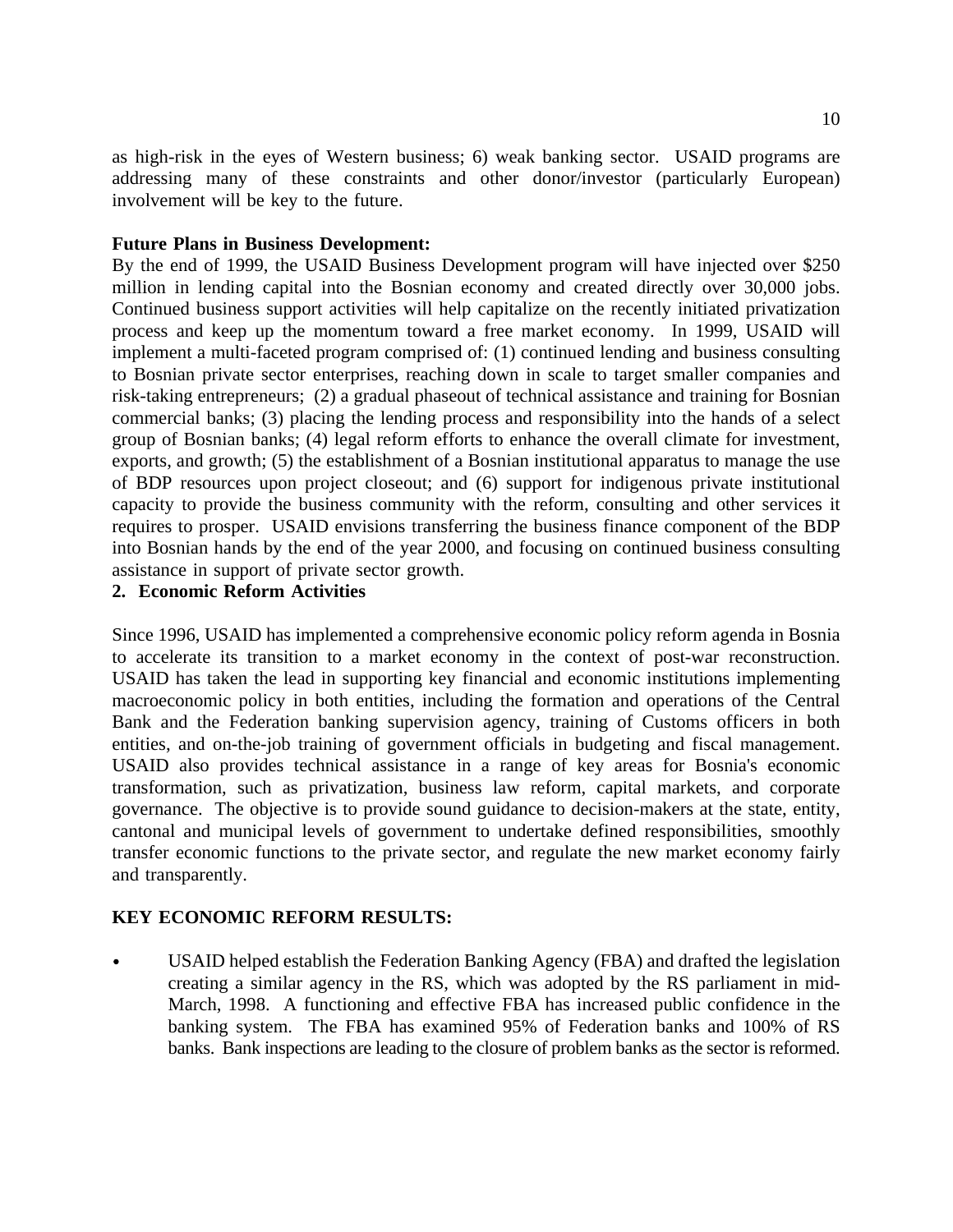- Federation privatization laws have been passed and eight Cantonal Privatization Agencies  $\bullet$ are in place (2 pending). USAID advisors played the key role in drafting and facilitating the passage of legislation, establishing critical privatization institutions, and conducting on-going training for government officials, enterprise managers, and the media on the privatization process. USAID is also conducting direct public education campaigns using a variety of media. USAID is now leading RS efforts to restructure its existing privatization program and harmonize it with the Federation program.
- $\bullet$ By October 1998, the joint USAID-European Union customs modernization program will have trained 100% of customs officials in both the Federation and RS. Monthly customs revenues in the Federation have increased by 50%, from 37 million DM in November 1996 to 55 million DM in November 1997. The average waiting period for customs clearance in the Federation has been reduced from 6-7 days to 3-4 days.
- USAID-funded Treasury advisors helped Bosnian officials prepare for the London Club  $\bullet$ negotiations, successfully concluded in December 1997, essential for Bosnia to normalize its relations with external creditors.
- Critical legislation has been drafted on corporate governance issues, addressing the most appropriate methods for regulation of private corporations and capital markets in the postprivatization period. This includes the formation of a Corporation and Securities Board and Laws on Share Registries, Securities, Commercial Enterprises, Management Companies and Investment Funds, Foreign Exchange, and Bankruptcy.
- USAID's fiscal federalism program has helped strengthen the Federation by compelling  $\bullet$ Bosniak and Croat authorities to work together on making the cantonal and municipal budgeting process more effective and transparent. As a result, the first public budget hearings in Bosnia and Herzegovina were held in the Tuzla-Podrinje and Zenica-Doboj Cantons in 1997.
- USAID targeted assistance to the newly-established Central Bank (a key Dayton common institution) has helped get the institution up and running.
- USAID assisted the Federation Tax Administration (FTA) in setting up a modern data processing system and launching an unique taxpayer identification numbering (TIN) system, thereby improving the FTA's efficiency and ability to collect personal and corporate taxes.

**Privatization:** USAID technical assistance is helping Bosnian authorities implement a comprehensive enterprise privatization program. This includes advisory services on implementation policies and strategies for enterprise and strategic sector privatization efforts, post-privatization structures and markets, and public education. Privatization in the Federation will start with small-scale auctions in June 1998, leading to the sale of some 800 small firms in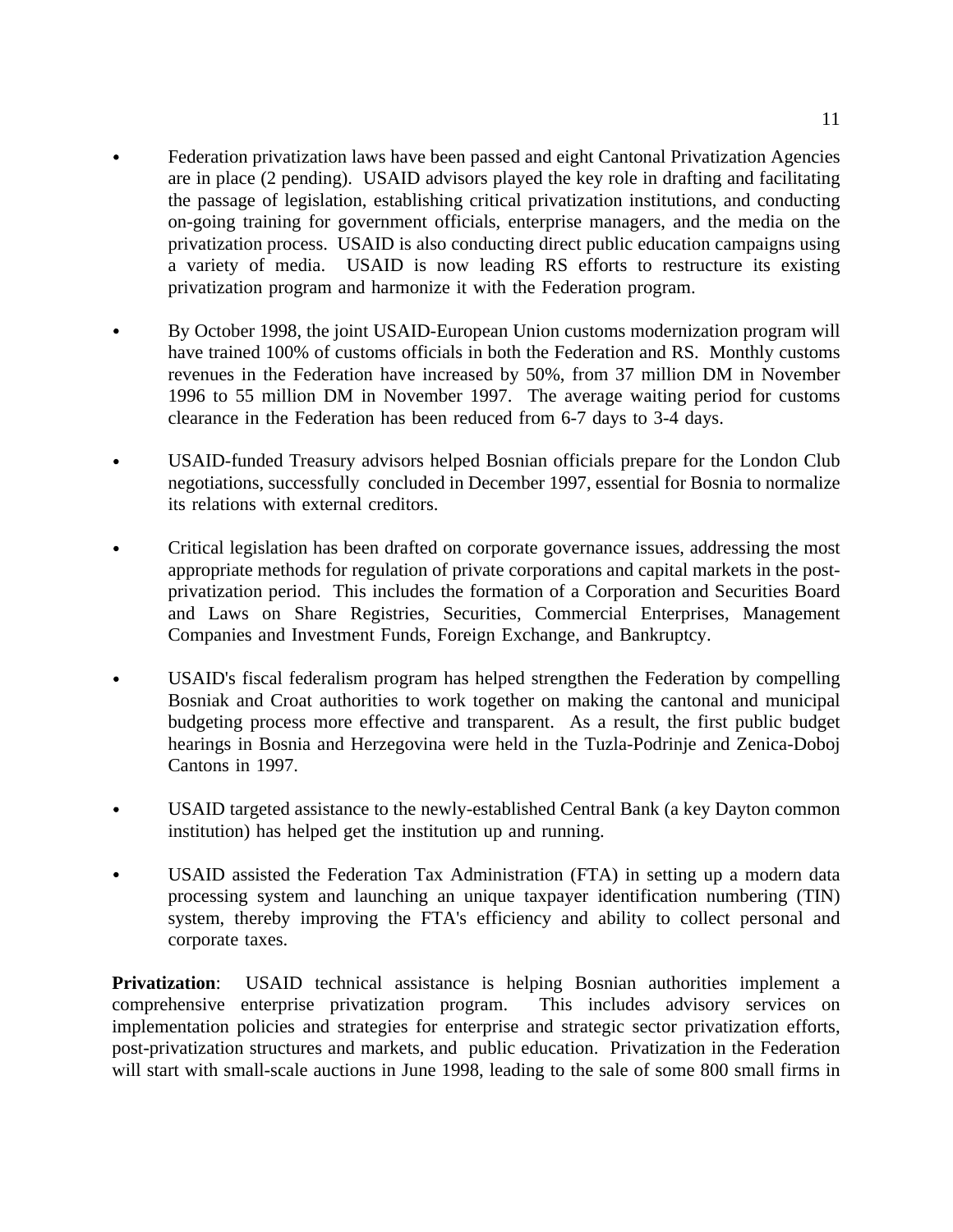all ten cantons. Larger companies will develop privatization plans and be ready for large-scale auctions in December 1998. The entire process is expected to be completed by March 1999.

The Privatization Project has assisted in training, equipping, and organizing the FPA and cantonal agencies, including organizational plans and procedures. USAID will continue with both the FPA and CPAs to set up workable and efficient implementing plans. The Public Education and Information Project is providing public relations assistance and training to the same groups.

USAID is now engaged in the large and critically important task which will give definition to the deliberately vague privatization laws, begin the claims registration and asset inventory processes, establish the computer system needed to implement the electronic voucher, bidding, and share conversion operations, train new staff at all levels, make recommendations to the Government on how to privatize several strategic industries, and educate the public on its rights and obligations under the new laws and regulations. USAID is now providing similar assistance to the RS.

**Commercial Law Reform:** USAID technical assistance is helping Bosnia re-orient current commercial and non-banking financial laws to facilitate privatization and the subsequent development of a market economy. The Legal and Regulatory Reform Project focuses on three integrated components: legal reform, accounting/auditing standards and enforcement, and corporate governance in business and capital markets. The project has identified laws which are constraining the development of a market economy, examined models which are more favorable, drafted appropriate laws for the entities, will track them through Parliament to passage, will monitor enforcement, and will educate the public on what the changes entail.

The project has also proposed measures to raise Bosnian accounting and auditing procedures to international standards. It is assisting in the establishment of internationally-accepted systems useful for enterprise managers, bank officials, privatization agencies, and corporate regulators, and the development of professional associations that could serve as self-regulating organizations.

**Bank Supervision:** USAID's program has helped establish the FBA, to build FBA capacity to regulate, supervise, and monitor the banking system, and to develop supervisory policies and procedures to deal with problem banks. Both the IMF and World Bank are working with USAID and the Federation to draft and implement banking legislation fundamental to the development of a market-oriented banking system.

The FBA has been established on a sound legal basis and key organizational and policy issues regarding the operation of the agency have been addressed. In its first full year of operations, the FBA has completed a full round of bank examinations, issued corrective actions to five banks, and revoked the licences of two.

This program is one of the most successful in USAID's portfolio and should achieve its objectives by July 1999. However, there are constraints to achieving these objectives in a timely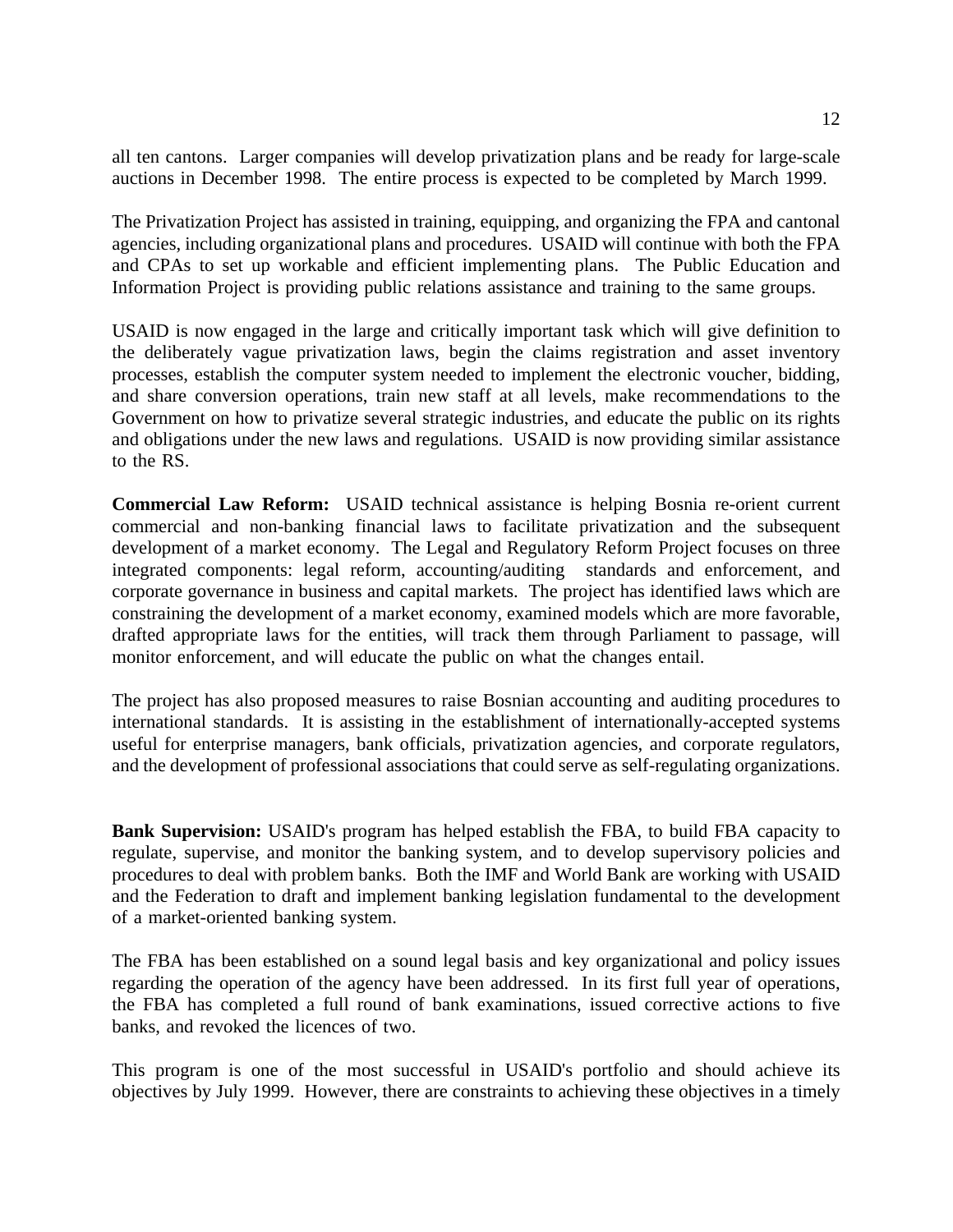fashion, including: (1) the slow adoption of the amendment to the FBA and commercial banking laws giving the FBA more authority to deal with problem banks; (2) inadequate funding for the FBA in the Federation budget; and (3) uncertainty about the resources, staffing, and independence from political pressure of the RS banking agency.

**Customs Modernization and Training:** This activity is an integral part of a multi-donor customs assistance program, being coordinated by the EU-sponsored Customs and Fiscal Assistance Office (CAFAO). The joint USAID-EU customs training program improves the professional capabilities and skills of customs staff. It has compelled Bosniak and Croat customs officials to work together for Federation purposes, contributing not only to strengthening the Federation, but to generating much-needed revenue. The program has expanded into the RS to ensure that both entities carry out customs administration along common lines.

This program is another success story in USAID's portfolio and should achieve its objectives by September 1998. There are constraints that may hinder the program, including: (1) the lack of full and true ethnic integration in the FCA; (2) the prevailing low salaries of customs officials may lead to corruption and high turnover; and (3) efficiency is hindered by the lack of facilities, computers, communications and detection equipment at most customs houses in both entities.

**Macroeconomic Assistance:** USAID's macroeconomic assistance program includes: a resident advisor who works directly with government decision-makers at the State and entity level; an active role in the Economic Policy Task Force (EPTF), co-chaired by the IBRD and IMF, including the formulation of an economic policy reform agenda for Bosnia, sequencing required reform actions, and monitoring the program; and chairmanship of the Industry Task Force (ITF), which brings together all donors active in privatization and industrial reactivation to establish common policies and ensure coordination.

**Fiscal Infrastructure:** USAID efforts to establish an adequate fiscal infrastructure include budget and revenue enhancement measures, public debt management, and fiscal federalism issues. These concern the uniformity of tax administration and politically sensitive questions related to expenditure assignments among the various levels of government. Through the U.S. Treasury, we have two resident tax advisors (policy and administration), a budget advisor, and a public debt advisor, all actively working on these issues.

Working closely with the U.S. Treasury team, the USAID-funded International City/County Management Association (ICMA) has provided technical assistance in budgeting and financial management to officials of the Zenica-Doboj and Tuzla-Podrinje Cantons. That Tuzla-Podrinje is the only Canton to have prepared its 1998 budget illustrates both the importance and success of the ICMA project. This year, at the request of local authorities, the program was expanded to the Federation's remaining eight cantons. This project is directly linked to macro-level budget reform and supports our democracy efforts to promote government transparency.

In September 1997, ICMA facilitated establishment of a Federation-based Association of Finance Officers expected to play strong advocacy role in issues related to public financial management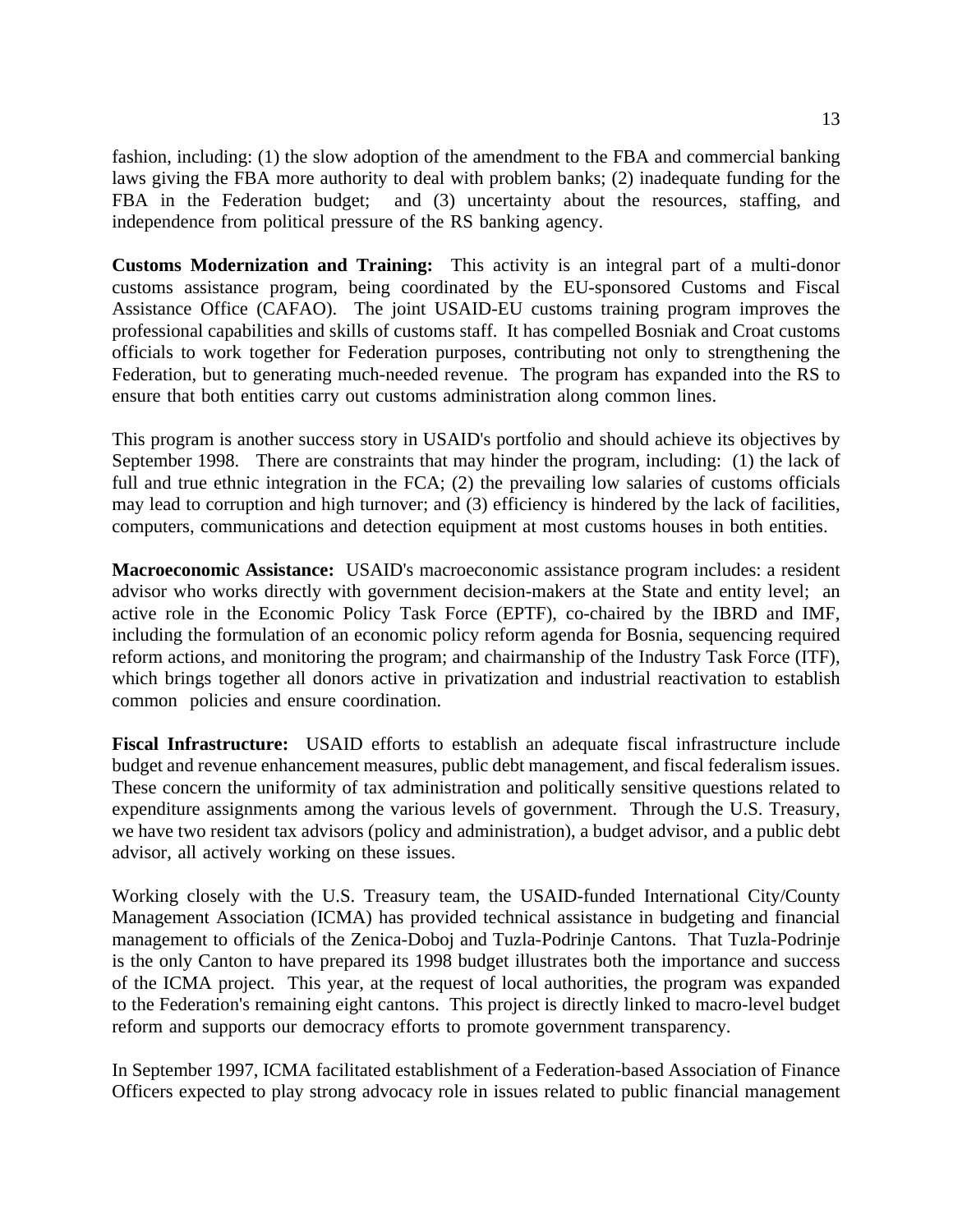and budgeting and to serve as a vehicle for *Progress on the Mostar City Administration* training its members. This initiative is also linked to reforms supported by USAID's democracy program.

#### **Future Plans in Economic Reform:**

With comprehensive and effective USAID technical assistance, the country is moving in the desired direction and significant progress has been made in economic recovery, business reactivation, and policy reform. The institutions and legal infrastructure necessary to support a market economy are slowly being developed, and the transition to marketmandated fiscal policies and infrastructures is in progress.

In June 1997, the World Bank requested USAID to help create and implement a unified Mostar City Administration. The World Bank conditioned the provision of up to one million DM for salaries and infrastructure projects, if the City administration could describe its functions, anticipate outcomes and performance indicators for city departments, project 1997 and 1998 budgets, and identify sustainable sources of revenue to support city operations. ICMA provided city officials with Western-style budget formats and played a critical role in assisting the Neretva Canton authorities to secure revenues for the City of Mostar. The World Bank Resident Representative in Bosnia described the successful completion of this task as "a major institutional achievement for the region and the Federation."

#### 1. **Privatization**

Rapid implementation of the privatization process is essential. USAID will continue to lead the Federation in implementing the small-scale and large-scale mass privatization programs through completion in 1999. USAID will also taken the lead in the development and implementation of the RS privatization program.

USAID assistance will continue to play an essential role in ensuring the establishment of a postprivatization legal and regulatory environment, conducive to both private sector growth and foreign investment. Emphasis will be on the establishment of securities institutions, corporate governance, and commercial law, requiring significant resources through 2000.

#### 2. **Financial Sector Reforms**

USAID will continue to support the Central Bank in maintaining appropriate monetary policy. Because the Central Bank will operate as a Currency Board, its most important function will involve establishing rules for the operation of Bosnia's Payment Systems. Currently, Bosnia's Payment System is dominated by the Payments Bureaus (ZPP in Federation and SPP in the RS), which evolved into powerful government institutions under the old economic system. This system is now obsolete and incapable of supporting viable and efficient financial intermediation or a market-oriented payment environment. It is also opaque and open to manipulation by those in power. Beginning in FY99, USAID will help restructure the ZPP and SPP, privatize its functions or, where appropriate, move them under the control of other public bodies. The result will be a modern Payment System that will support a market based economy.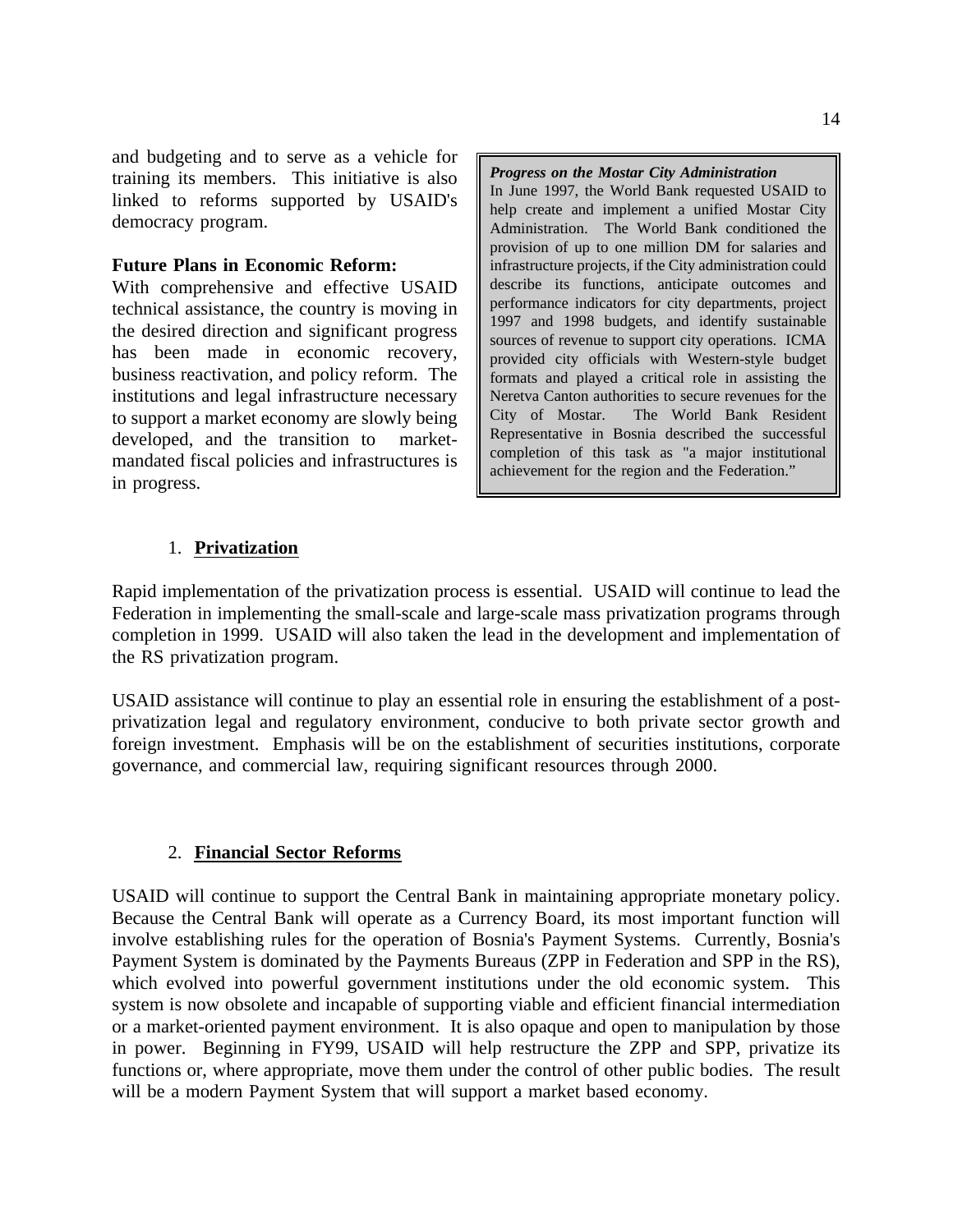#### 3. **Tax Administration**

The need for a comprehensive integrated taxpayer database for efficient tax administration remains critical for establishing confidence among Bosnians and the international community regarding the integrity of tax and customs operations. Bosnia must dramatically improve tax and customs compliance to increase government revenues and consequently reduce reliance on donor assistance. USAID-funded Treasury advisors will help achieve this objective.

### 4. **Government Transparency**

The pervasive corruption throughout Bosnia has provoked high-level interest and concern within the international donor community. The OHR is establishing an anti-corruption unit within its office, but its focus appears to be on prosecuting individual cases. Systemic legal, judicial, and institutional reforms are needed to stem the tide of corruption. USAID will continue and expand activities which address corruption by improving transparency and accountability. Treasury's efforts with the Federation Ministry of Finance should improve the budgeting process and tax administration systems increasing transparency at the Federation level. ICMA's budget and financial management broadens this to the Federation cantons and municipalities. A similar program may be undertaken in Republika Srpska.

USAID will initiate a modern public accounting and auditing system program in FY99. This will develop public accounting standards, policies, and practices that support fiscal management controls, will train accounting and auditing professionals, and will establish an independent audit self-regulating institution. USAID's on-going judicial reform strengthening activities will be expanded to include training in the new criminal code as well as to encompass new laws in the areas of procurement, disclosure, ethics, witness protection, criminal fraud, and obstruction of justice. Under the MIS project, USAID will insist on reviewing the books of all public utilities that we finance to ensure that hidden expenditures are made public. Further, USAID will condition the provision of balance of payments obligations on having all appropriate expenditure transfers brought on-budget.

### **B. MUNICIPAL INFRASTRUCTURE REHABILITATION:**

The **Municipal Infrastructure and Services Program (MIS)** is a \$265 million initiative to finance the repair of war-damaged infrastructure, in order to facilitate the return of displaced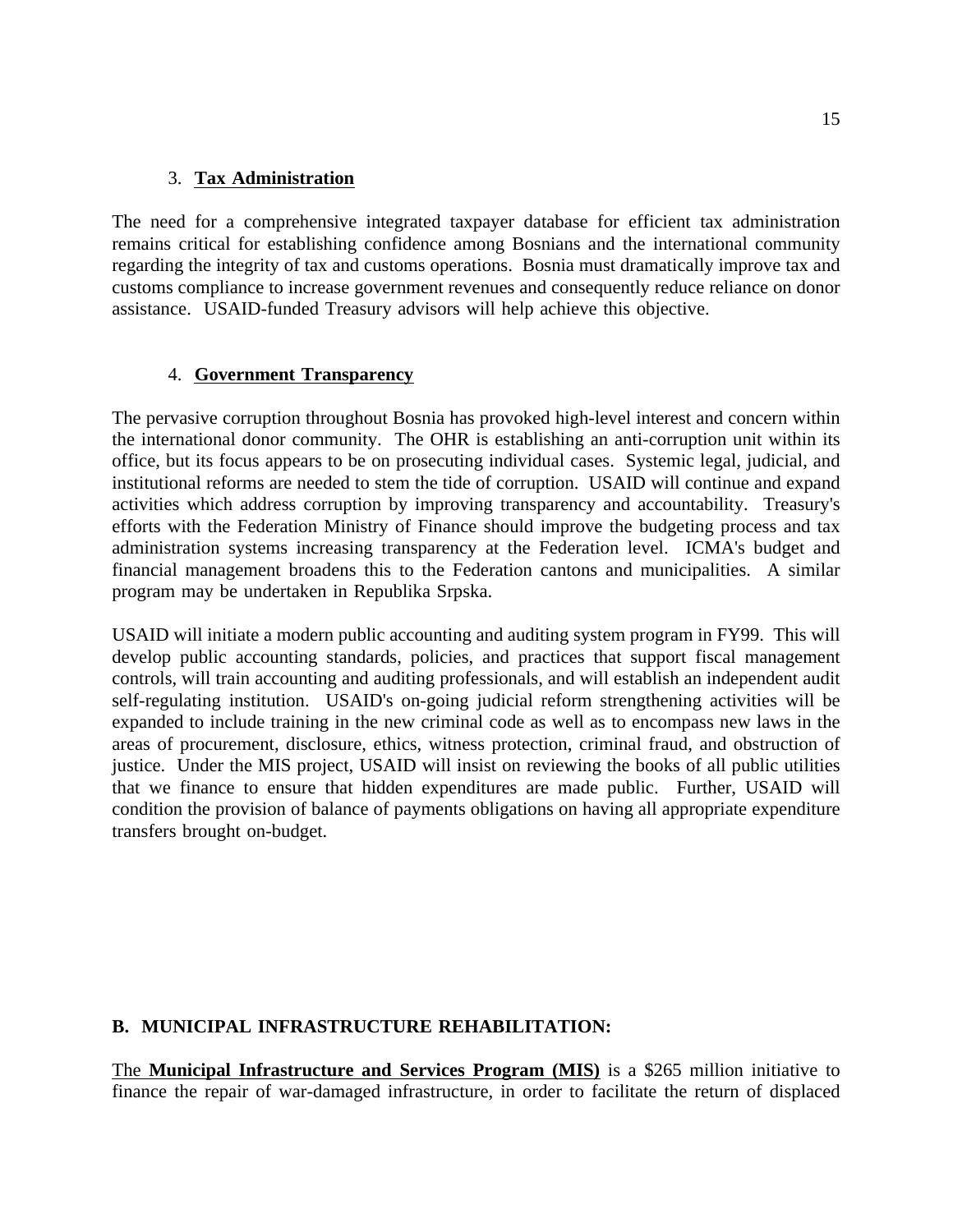persons and refugees to their homes and **HOW ARE MIS PROJECTS SELECTED?**<br>reactivate the local economy. Over 100 **HOW ARE MIS PROJECTS SELECTED?** reactivate the local economy. projects worth \$114 million in the power, water, transport, education and health sectors are underway or have been completed in both the Federation and RS. MIS funds are also being used for a related Community Infrastructure Rehabilitation Project (CIRP), implemented in partnership with U.S.-SFOR troops. CIRPs are designed to provide shortterm employment for demobilized soldiers and other community residents to conduct highimpact community restoration activities. Over 300 CIRP activities worth \$12 million have been identified in both the Federation and RS, of which 65 percent are already completed.

The following criteria or "filters" are used in the MIS project selection process: A) Priority of project based on World Bank Sector Task Force consultation; B) Impact on rapid economic reactivation and employment; C) Synergy with other USAID projects; D) Technical feasibility; E) Performance of community on Dayton Principles including freedom of movement, presence of publicly indicted war criminals, and security; F) Impact on creating conditions for refugee return; G) Certification of municipality for implementation of 1997 municipal election results; H) Geographic location (U.S.-SFOR Sector, Sarajevo, Middle Bosnia, or Western RS) and opportunities for cross-IEBL cooperation; I) High profile in terms of showing international support for reformers and advancing U.S. foreign policy objectives; J) Number of beneficiaries; K) Possible involvement of U.S. suppliers; L) Extent of leveraging other donor or local resources; and M) Bosnian interest in/commitment to the project.

#### **KEY RESULTS:**

#### **Employment:**

MIS construction activities have created 5,000 short-term jobs and some 17,000 people  $\bullet$ will be permanently employed working in reconstructed power, water, transportation, education and health facilities or through the use of refurbished infrastructure. In addition, 8,700 demobilized soldiers were temporarily employed through almost 300 Community Infrastructure Rehabilitation Projects.

#### **People:**

- 8,000 children are attending schools rehabilitated by USAID.
- 44 power projects benefit more that 750,000 people or 25% of the BiH population.
- 24 water projects have helped almost 800,000 Bosnians see a 30% increase in water supply.

#### **Economy:**

The repair of the Tuzla-Brcko rail line and Brcko rail bridge has reopened a vital South - North railroad link between Bosnia and the rest of Europe, critical for the economic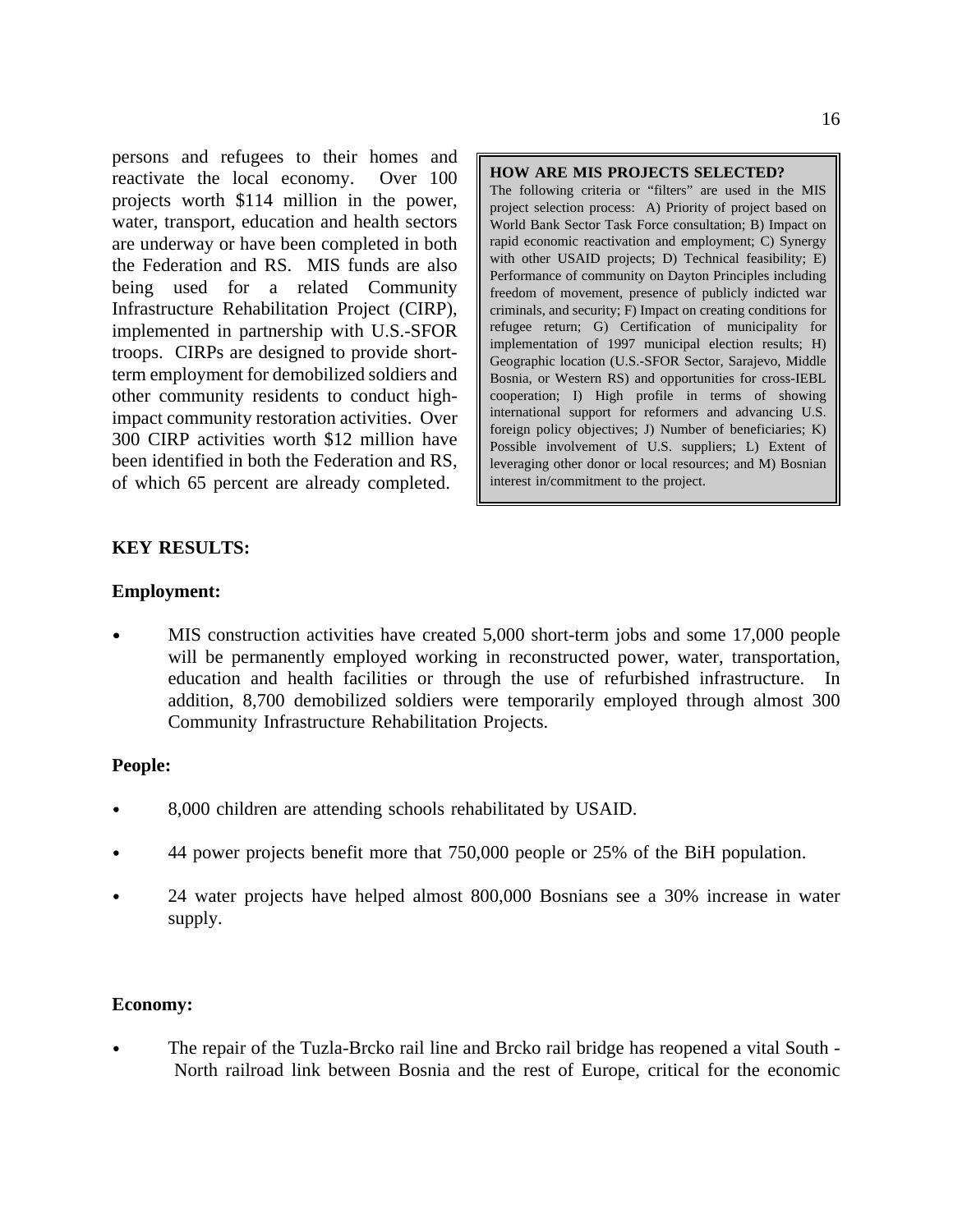development of Bosnia. The completion of this link helped spur the entities to agree, after years of stalemate, to needed reforms of the public rail system.

#### **Refugees:**

- UNHCR has reported over 18,000 minority returns in communities where MIS is active.
- $\bullet$ Busovaca, one of the first municipalities to be named an "Open City" for minority returns, has seen 200 Bosniak families return home to date. USAID is funding the electrification of the villages where people are returning. USAID is also rehabilitating Busovaca's water system benefiting 13,000 people.
- In the primarily Bosnian Croat municipality of Odzak (Posavina Canton), USAID has  $\bullet$ repaired the power distribution network, helping create conditions for some 11,000 people to return, 21% of whom are Bosniaks.
- USAID is reconstructing the power distribution network, providing electricity connections  $\bullet$ to 1,100 households and improving the local water supply in communities in the Zone of Separation (ZOS) near Brcko targeted for minority return. Over 500 Bosniak and Croat families have returned so far, with another 1,400 families expected in 1998.

#### **Reforms:**

- USAID infrastructure projects have fostered cooperation between the power and water utility companies from all three regions of Bosnia. Both the MIS and the economic restructuring programs are actively bringing about pricing reforms and greater user fees so that investment and operating costs are covered by the utilities. USAID technical/policy studies for electricity are being used as a primer for institutional reform, and USAID helped prepare for similar efforts in water (to be financed by other donors).
- For 1996 MIS electricity projects, USAID did not have to pay for local installation costs  $\bullet$ because the revenue-generating utility company contributed labor, helping stretch our limited resources on those projects by an estimated 40%.
- During negotiation of the \$24 million Kakanj thermal power plant and mining project,  $\bullet$ Bosnia agreed to implement a number of environmental protection measures. This commitment helped leverage \$7.5 million in Japanese funding for environmental equipment.

#### **Future Plans in Municipal Infrastructure Rehabilitation:**

There will still be critical infrastructure rehabilitation needs in Bosnia-Herzegovina in FY99. Delays in other donor funding reaching the implementation stage currently plague the overall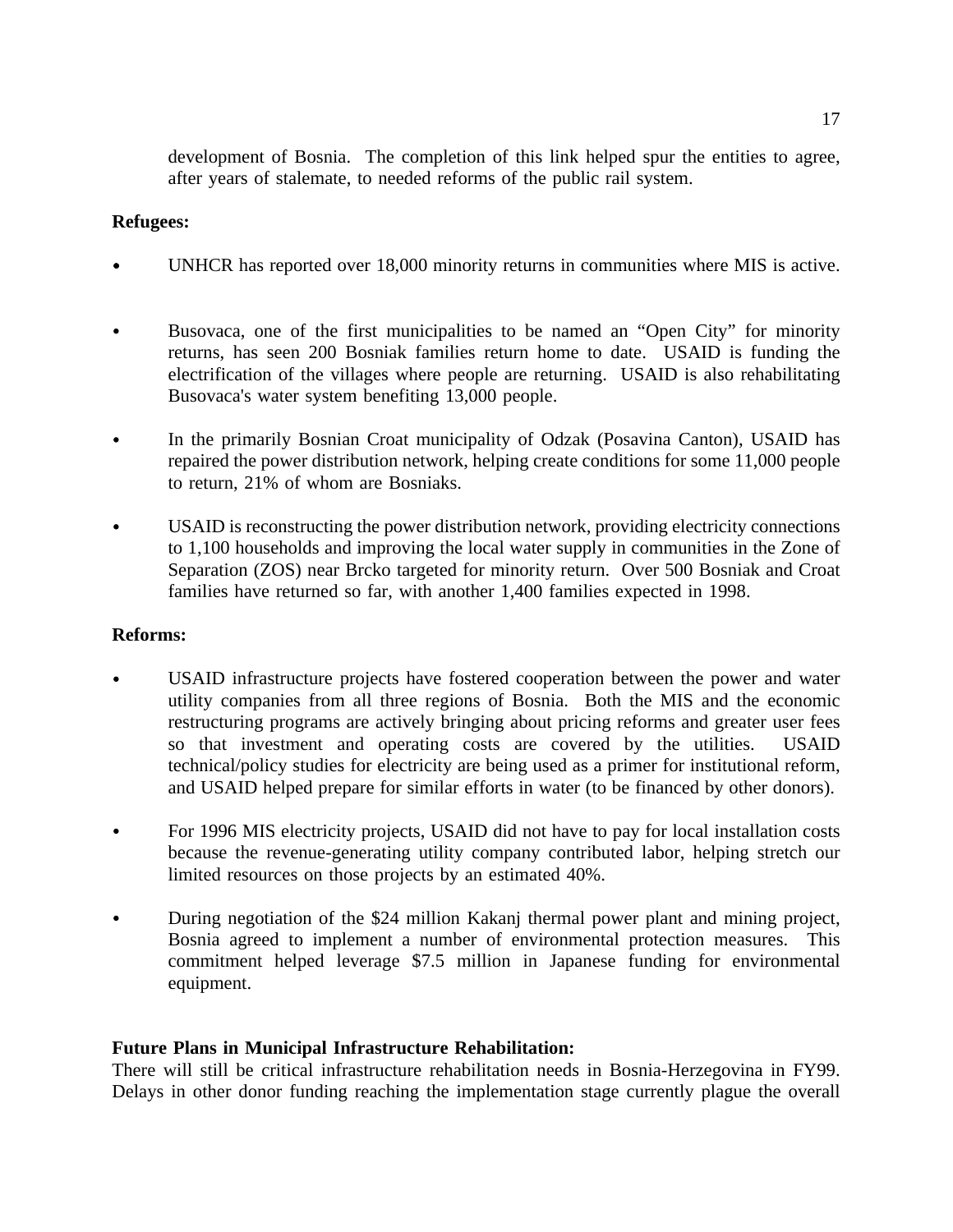reconstruction effort. The 1999 MIS program will fund additional power, water, transport, health, and education sector projects identified as priorities both in the Federation and Republika Srpska. By 2000, the MIS program will have completed the reconstruction of approximately 180 major infrastructure projects in the energy, water, transportation, health and education sectors as well as approximately 500 small community level infrastructure activities. By the turn of the century, we expect the Bosnian government and other donors to assume responsibility for remaining needs in infrastructure repair and to phase out the MIS program's rehabilitation component.

USAID infrastructure rehabilitation in the immediate post-war period focused on emergency and immediate reconstruction activities. In an effort to improve the capacity of public utilities, USAID and other donors have recently begun imposing conditions on planned projects, including cost recovery plans, rate restructuring, and institutional management reforms. USAID is increasingly looking at future sustainability and improving management practices, with the objective of privatizing the provision of public services. There are many areas where timely interventions must be coordinated with other donors active in a particular sector, including raising productivity, accurate cost accounting, the development of user fees, realistic price setting, and rigorous account collection procedures. At the same time, the introduction of private participation in infrastructure and the contracting out of public services must be accompanied by better public accounting systems, a transparent procurement system, and appropriate anticorruption laws with effective enforcement. In the coming two years, USAID will intensify its efforts, in coordination with other donors, to create a favorable environment for the effective privatization of public services.

### **C. Democratic Reforms**

USAID's Democracy Program gives top priority to achieving the following objectives over the next several years:

- **an independent media offering consistent, objective, and balanced information to**  $\bullet$ **Bosnian citizens;**
- **free and fair elections with high voter participation;**  $\bullet$
- **a pro-democratic political leadership governing in response to a vibrant civil society;**  $\bullet$
- **a professional and independent judiciary operating in an environment governed by the rule of law.**

### **1. Media Development**

USAID efforts in support of independent media are aimed at encouraging high-quality and objective news reporting, and developing viable independent radio and television stations in Bosnia. Through support to Internews, USAID assistance has focused on training to improve technical, programming, and management skills. Through OTI, USAID has been at the forefront of supporting alternative media outlets, particularly in the RS, through direct grants. Lastly, USAID has provided significant resources for the internationally-created OBN, which is finally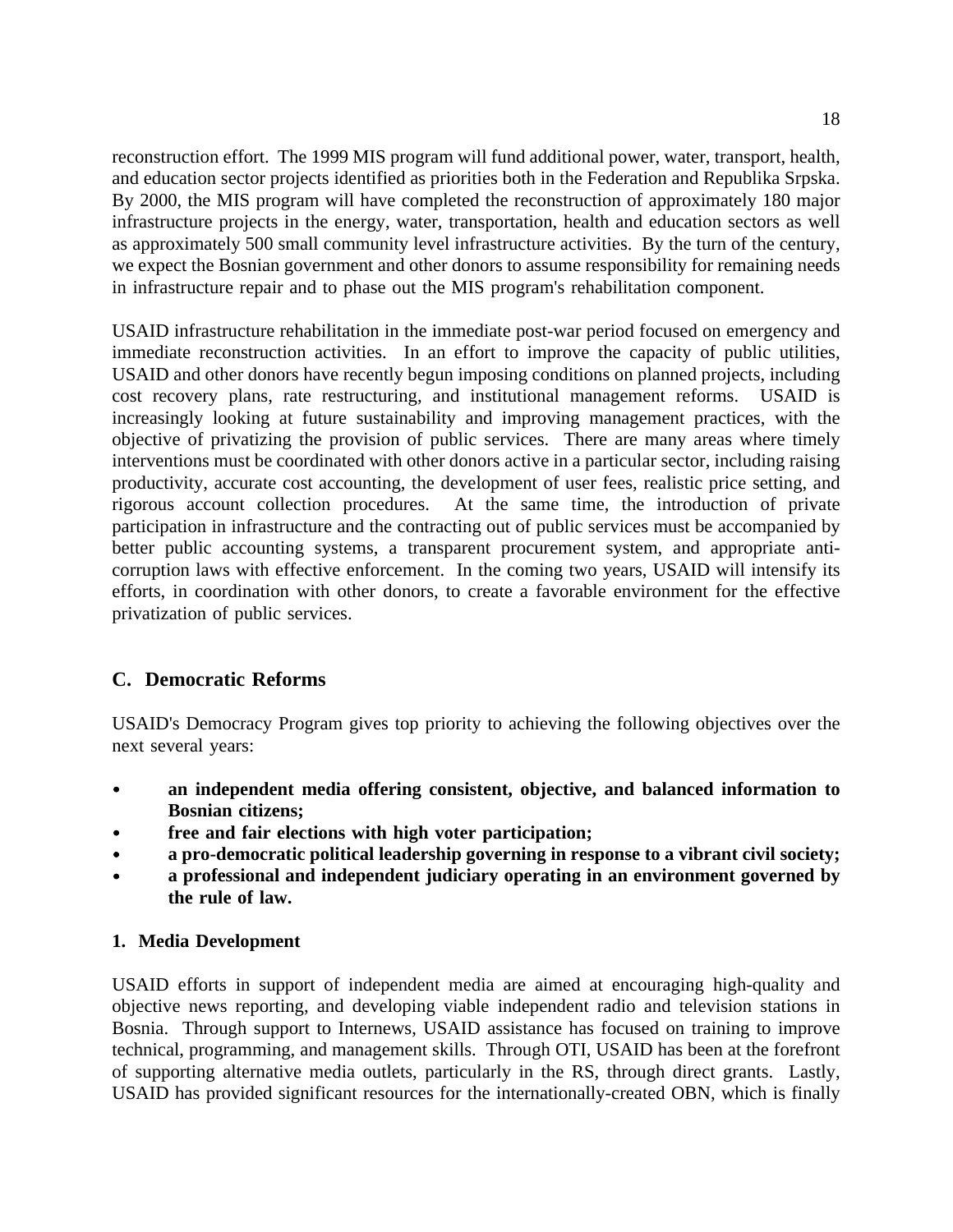making headway with respect to gaining audience share. Recent USAID polls indicate that 79% of those who can get the OBN signal (the OBN has a limited footprint), are watching. An expanded footprint could boost OBN's impact, but it continues to be plagued with management problems.

#### *Technical Assistance and Training*

Training activities are designed to increase the sophistication of the local stations' production in order to provide them with more professional and higher quality reporting and programs. Over the last 18 months, Internews has provided on-site technical assistance and organized seminars covering such topics as advertising and news production for participants from 25 different television stations from both the Federation and RS. As a result of these efforts, Bosnian television and radio stations improved the quality of their reporting, programming and management.

### *Production, Program Distribution, and Production Grants*

Independent stations in Bosnia are in dire need of quality programming, but foreign programs are expensive and many fill their airtime with pirated programs. This year, working with local producers, journalists, and cameramen, Internews began producing FRESH, a weekly news magazine program, which has become a popular feature of the OBN program schedule.

### **KEY MEDIA RESULTS:**

- USAID technical assistance helped the young independent station ATV in Banja Luka (an  $\bullet$ OBN affiliate) broadcast on-site reporting of critical political events in Banja Luka (CNN used ATV feed), which also helped build local viewership for non-State dominated TV in the RS.
- USAID supported the first multi-ethnic political reporting since before the war, bringing  $\bullet$ together mixed teams from Croat, Bosniak and Serb TV stations to produce short election pieces.
- USAID/OTI support has increased the circulation of alternative print media outlets from  $\bullet$ virtually zero in 1995 to over 100,000 independent dailies, weeklies and monthlies. OTI has helped create and develop 18 radio stations, reaching 70% of the populace in Bosnia-Herzegovina.
- $\bullet$ TV Gorazde used USAID training and equipment to increase its advertising/marketing revenues by more than 100%, bringing the station closer to becoming truly independent as it relies less on the municipality for financing, and make the first on-site field reports from Visegrad (a hard line municipality in the RS) since the war.

### **2. Political and Social Process / Elections**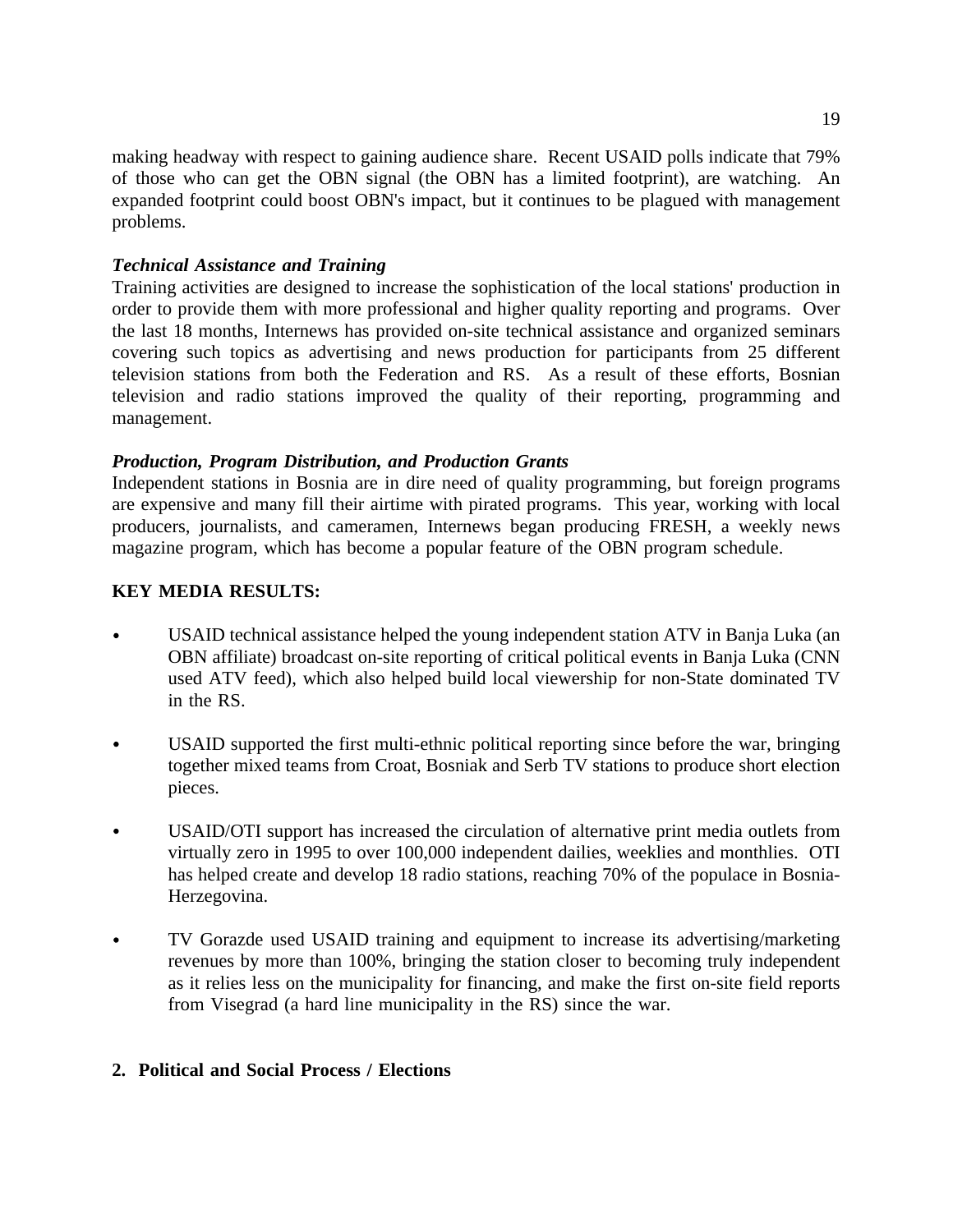Bosnia continues to make progress in its difficult, dual transition towards lasting peace and democratic governance. Several USAID programs aim to facilitate this transition by ensuring the technical credibility of the electoral process, encouraging political pluralism and promoting citizen engagement in political life.

Three peaceful and orderly elections and one unprecedented full voter registration have taken place since Dayton with high voter turnout. Bosnian election officials have -- after organizing three electoral cycles under international supervision -- developed the capacity to carry out their responsibilities with minimal international oversight/assistance.

### *Elections Administration*

The Organization for Security and Cooperation Europe (OSCE) has repeatedly asked for USAID technical assistance to fill the most difficult leadership positions in each election cycle. USAID has provided key technical expertise for OSCE through the International Foundation for Election Systems (IFES). The administration and management experience brought to the electoral process by the Director General for Elections and Director of Voter Education were essential to their successful implementation. Likewise, the specialized expertise of the USAID-funded IT team proved critical to the execution of a full voter registration and ballot reconciliation. In 1998, elections administration will, with IFES's guidance, move further into the hands of the Bosnians.

### *Political Party Training*

Though the results of Bosnia's first post-war nationwide elections confirmed the primacy of the ruling national parties, each election since has contributed to emerging political pluralism by eroding single party hegemony. USAID assistance in message development, media relations, voter contact, election organizing, strategic planning, and volunteer recruitment has produced the following improvements in opposition (moderate) political parties in the Federation and RS since June 1996:

- Increased party membership through door-to-door campaigning. The Social Democratic Party (SDP) recruited 300 new members through door-to-door campaigning in Tuzla. Using similar techniques, the Party of Independent Socialists was the only small RS opposition party to retain seats in the November 1997 RS Assembly elections.
- Increased number of seats in Parliament by organizing at the grassroots level. The SDP used community-based events rather than large rallies to reach out to constituents, and became the opposition party with the strongest single gains in the September 1997 municipal elections.

In the run up to the 1998 general elections, USAID is focusing its assistance on select parties that support the Dayton Accords, represent a significant political constituency as determined by their performance in the 1997 elections, and have the inclination and institutional capacity to absorb and use the training. Regional priorities, chosen on the basis of the opposition's performance, include Sarajevo, Tuzla, Zenica and Travnik in the Federation, and Banja Luka, Prijedor, Novi Grad, Doboj, Teslic and Bijeljina in the RS.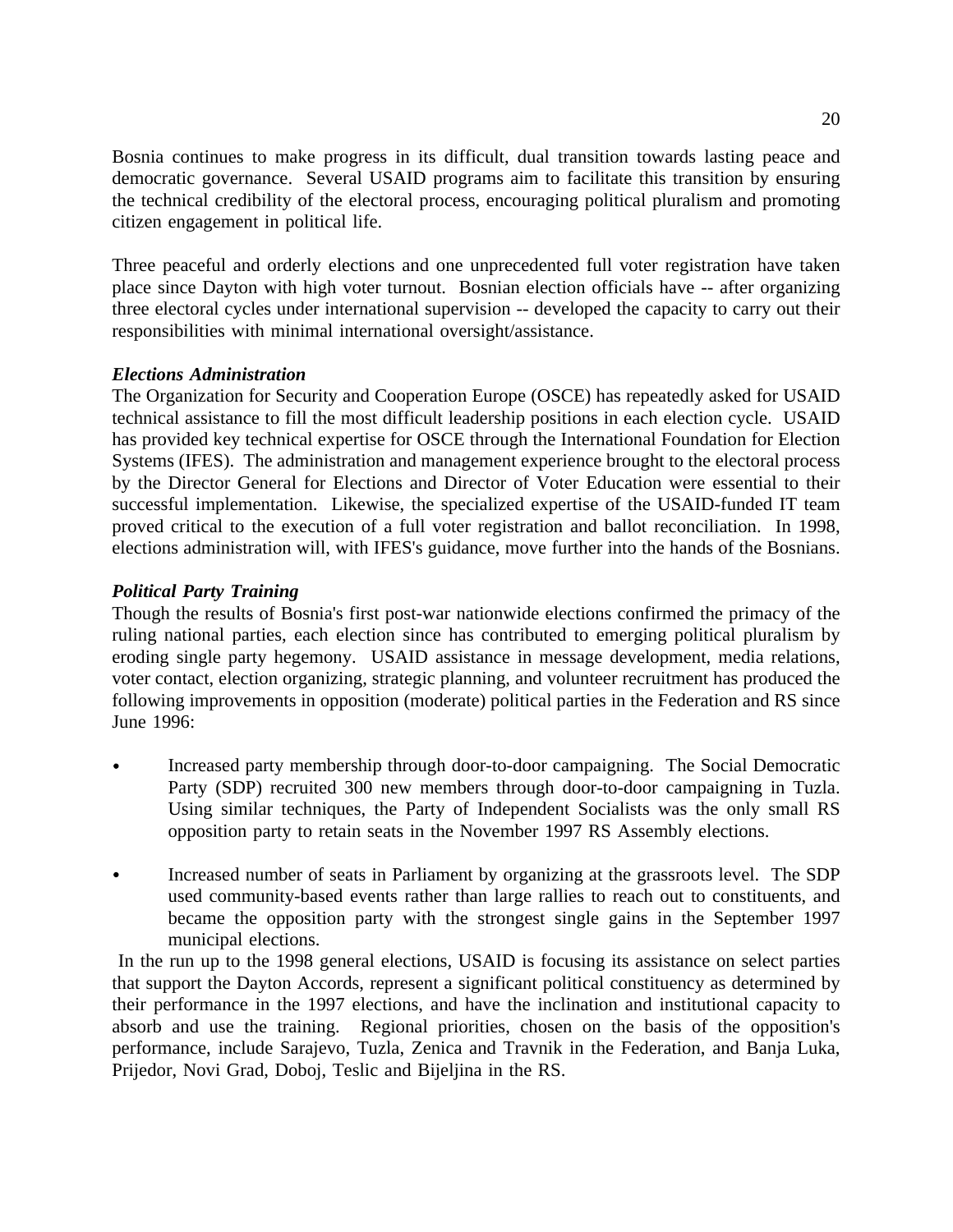#### *Domestic Pollwatchers*

USAID also focused on enhancing Bosnian ownership of the electoral process by providing pollwatcher training to over 1,000 party activists and select non-partisan monitors throughout the country, and distributing 3,000 copies of a pollwatcher manual based on OSCE rules governing the elections. In Banja Luka, USAID and OTI supported an independent citizen monitoring effort, which fielded 210 domestic monitors in Banja Luka, Prijedor, Bijeljina and Doboj.

#### *Voter Education*

In September 1997, Bosnian voters went to the polls to elect 142 municipal councils. USAID conducted a comprehensive and interactive voter education program to inform and engage voters in the electoral process, including the distribution of voting procedure guides, the publication of

party platforms, and Bosnian-moderated voter education seminars. By disseminating practical information and provoking discussion on common concerns related to electoral transparency and political accountability, USAID contributed to high

**IFES teams held over 2,300 voter education sessions with 33,000 participants on voter registration and the broader electoral process.**

voter turnout (approximately 80%) in the election.

#### *Civic Education*

Since October 1996, USAID has created a network of community discussion groups, moderated by NDI-trained Bosnians, designed to raise the political awareness of Bosnian citizens and promote greater citizen participation in the political process. In the Banja Luka region, one NDI-

**Each month NDI reaches 700 people in the Tuzla Canton and 600 people in the Banja Luka environs to examine fundamental issues related to democracy and the Bosnian transition process.**

led discussion group is taking the initiative to contact elected government representatives in preparation for round-tables or public hearings for municipal leaders, another is establishing a war invalids' association, and a third group raised 15,000 DEM to finance local community

reconstruction. Perhaps most importantly,

several groups have expressed interest in designing and carrying out their own public opinion surveys to assess citizen concerns as a first step towards organizing redress.

#### *Advocacy*

USAID/OTI has supported a broad range of advocacy and civic organizations, which have played a significant role in opening up political space and allowing alternative voices to be heard. The Delphi International "STAR" project, launched in 1995, is helping build the capacity of women's NGOs and independent women leaders in Bosnia-Herzegovina. Training and technical assistance is helping these local NGOs move towards sustainability, undertake innovative projects and motivate women to play a more important role in their communities.

#### **3. Judicial Strengthening**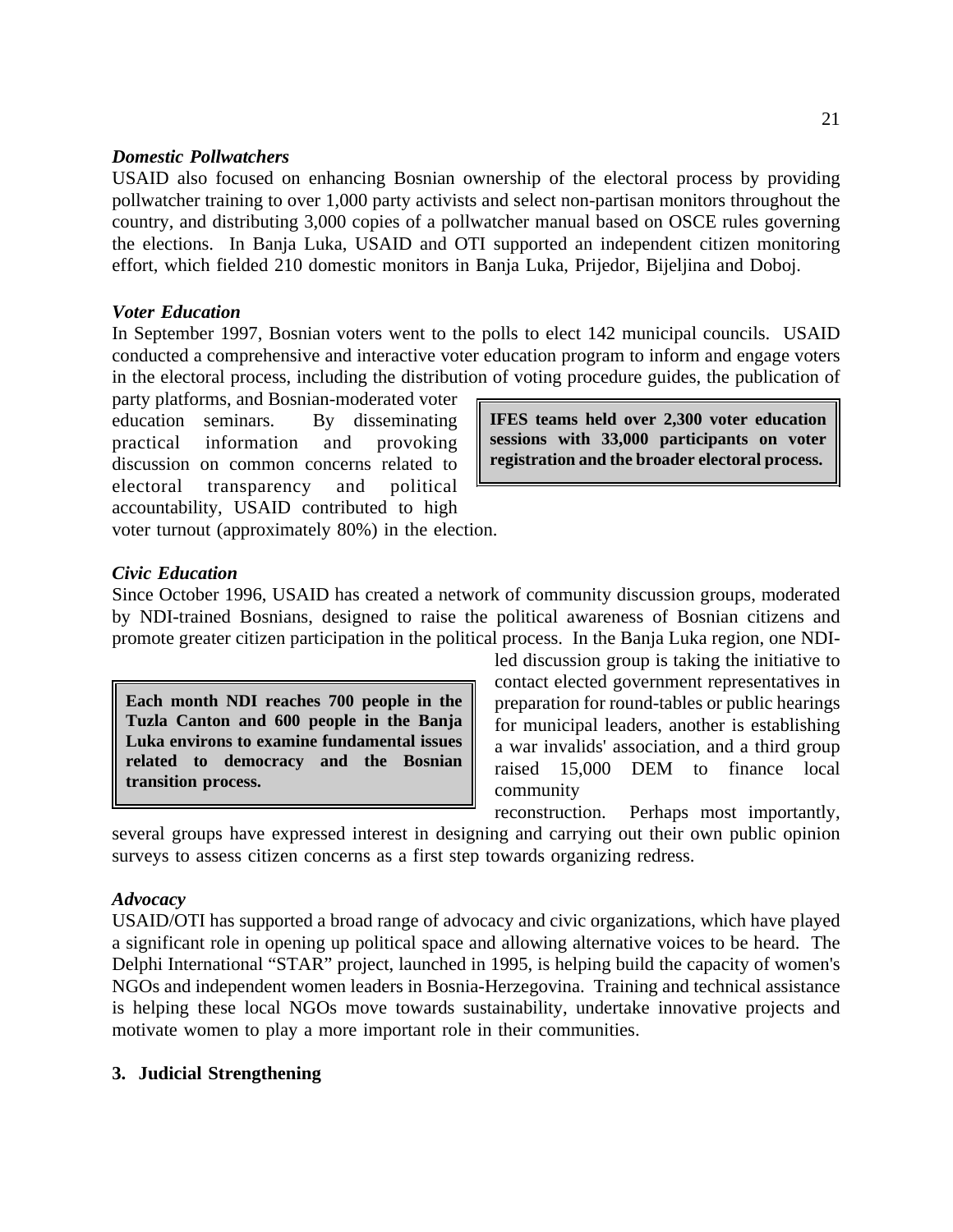The judicial system remains far from impartial and independent. Political parties continue to control the selection process for judges, and political pressure ensures that the courts will rarely reach decisions on controversial cases. Few citizens expect that they can get a fair trial or use the judicial system to right a wrong. Considerable attention must be paid to the judicial sector over the next several years to ensure that the courts are transformed into an independent, credible branch of government in which a fair justice is meted out.

Over the last two years, through the American Bar Association's Central and East European Law Initiative (CEELI), USAID has helped Federation authorities make progress in establishing the judicial institutions created in the 1994 Washington Accords. Continued technical assistance will ensure that these institutions are efficient and effective. In January 1998, ABA CEELI placed a liaison in Banja Luka to begin providing judicial reform assistance in RS. The liaison has begun discussions with RS judges to explore the formation of a judges association which could be a force for judicial reform in the RS.

#### *Federation Judicial Institutions*

In 1996, respectively, USAID helped inaugurate the Federation Constitutional and Supreme Courts and has since actively assisted both in developing their administrative rules and

procedures. Comprised of equal numbers of Serbs, Croats and Bosniaks, the Federation Constitutional Court has broad jurisdiction to resolve disputes between Federation entities. As the highest court of appeals in the Federation, the Supreme Court will play a key role in ensuring the integrity of the Federation's judicial system. Both Courts recently heard their first cases.

The establishment of functional cantonal courts is critical to the successful

#### *Judicial Independence*

In July 1996, CEELI working groups designed to strengthen the Federation's judicial institutions, led to the creation of a Federation-wide Judges' Association (AJF) to promote the independence of the judiciary. The multi-ethnic association gathers over 200 members representing all 10 Federation Cantons. The AJF has been at the forefront of monitoring the cantonal judicial appointments process and leading the effort to develop safeguards to maintain an independent judiciary.

implementation of the Federation judicial system. CEELI advisors have assisted in the development of essential enabling legislation at the cantonal level. Workshops in partnership with the Federation Ministry of Justice and the Association of Judges (AJF) have resulted in the creation an AJF-led task force to reform cantonal-level judicial appointment processes.

#### *Revising Federation Criminal Codes*

CEELI assumed a lead role in facilitating revision of the Federation's Procedural and Substantive Criminal Codes, completing draft codes and procedures that will significantly enhance due process protections and address several new substantive offenses, including hate crimes and domestic violence offenses. The draft criminal code was re-written with a view to bringing criminal legislation into harmony with the new constitution and human rights instruments set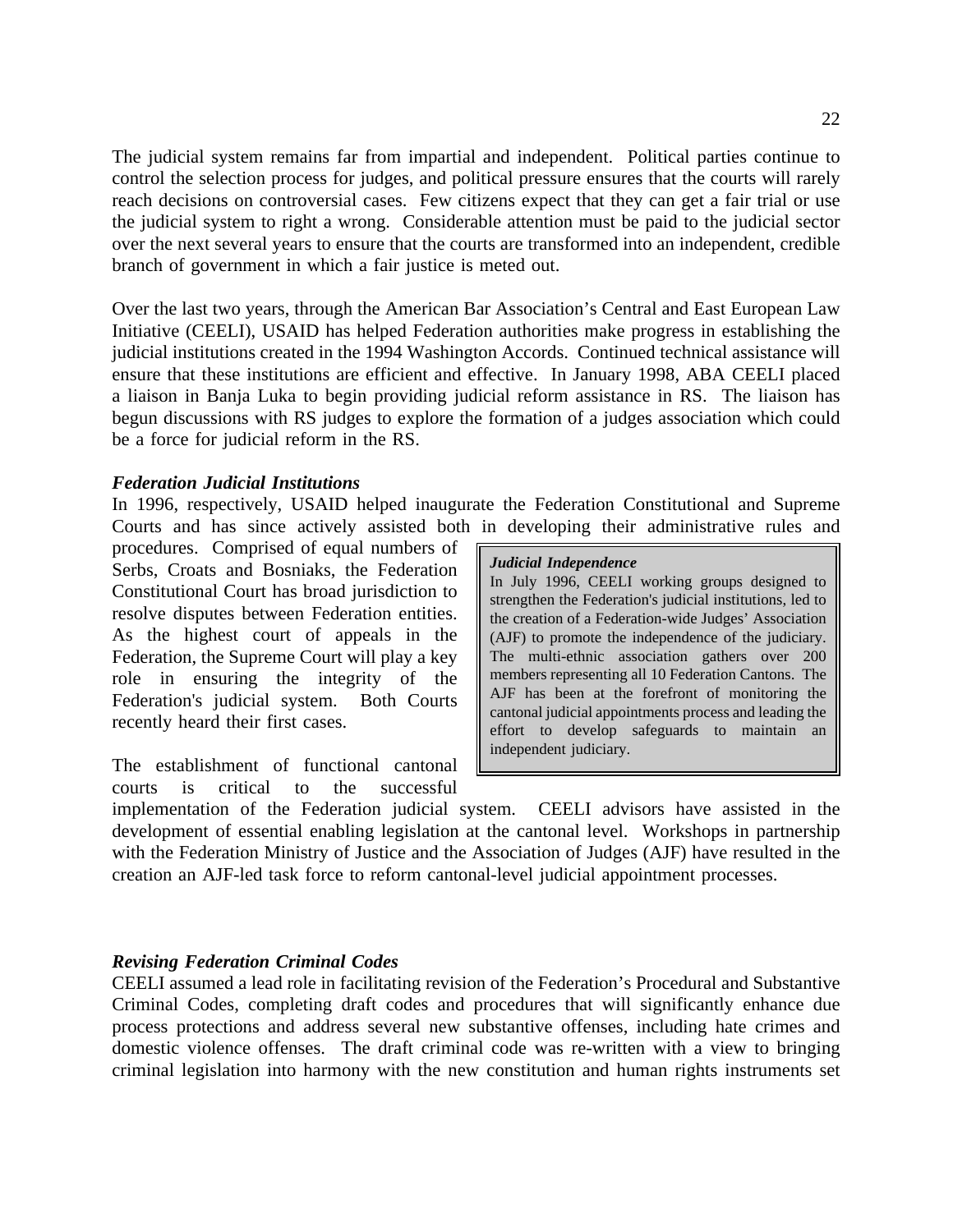forth in its annexes. Final drafts were put before the Federation parliament in January 1998, and are awaiting final passage.

#### **Future Plans in Democracy Building**

A critical element of USAID's future democracy strategy is to build upon the successful efforts of USAID/OTI in fostering the emergence of an independent media and civil society as OTI phases out in 1998. USAID assistance over the next year will continue to give priority to strengthening media and supporting the development of moderate political parties. USAID's media program, to date focused exclusively on broadcast media, will expand to include work on the legal and regulatory environment, and support for print media. The 1998 national elections will serve as the focal point for transforming their international administration into Bosnianadministered elections. Political party development and civic education/activism will be expanded. Support for the development of the legal framework for NGOs will be completed, while we will step-up programs of direct support and systematic institution-building for NGOs. Judicial reform activities will focus on making cantonal courts functional, and on ensuring judicial independence. Government transparency and accountability activities will focus on putting into place the fiscal infrastructure which has been introduced at the canton and municipality level as well as expanding into the RS.

**Media**: The introduction this year of a regulatory regime, especially for broadcast media, through the Interim Media Standards and Licencing Commission (IMSLC), will begin to ferret out the more egregious offenders of ethical journalistic/media standards. As the economy improves, we are likely to see stations become more economically viable without political party and state funding. The privatization of media will also contribute to the emergence of viable independent media in Bosnia, although in the immediate term will probably cause some stations to die (without government funding) or become reliant upon the international community for survival. Programmatically, we will need to continue to support the improvement of journalistic skills, the development of quality programming, and the business operations of promising television and radio stations. Our print media program, which is expected to begin this year, will likely continue through the year 200l, mostly due to the limitations that the current Bosnian economy places on making alternative media financially viable. We will focus our program on the most promising of print media outlets, choosing 5-6 and helping them become financially viable. Financing for both our broadcast and print media assistance will be stepped-up in 1998, levels that will continue in 1999 and 2000.

**Elections Administration**: This year, USAID is supporting IFES in three major areas to facilitate the transition to Bosnian-run elections: transforming the Provisional Election Commission into a Permanent Election Commission; developing 1998 rules and regulations which will help the transition into the Permanent Election Law; and providing training and technical assistance to Bosnians in key areas of elections administration. In 1998, a new election law likely to apply only after the 1998 general elections is expected to be passed. Municipal elections will take place in 1999, marking the first election in which significant Bosnian involvement in administration is expected. Therefore, we will keep a similar IFES effort in place through the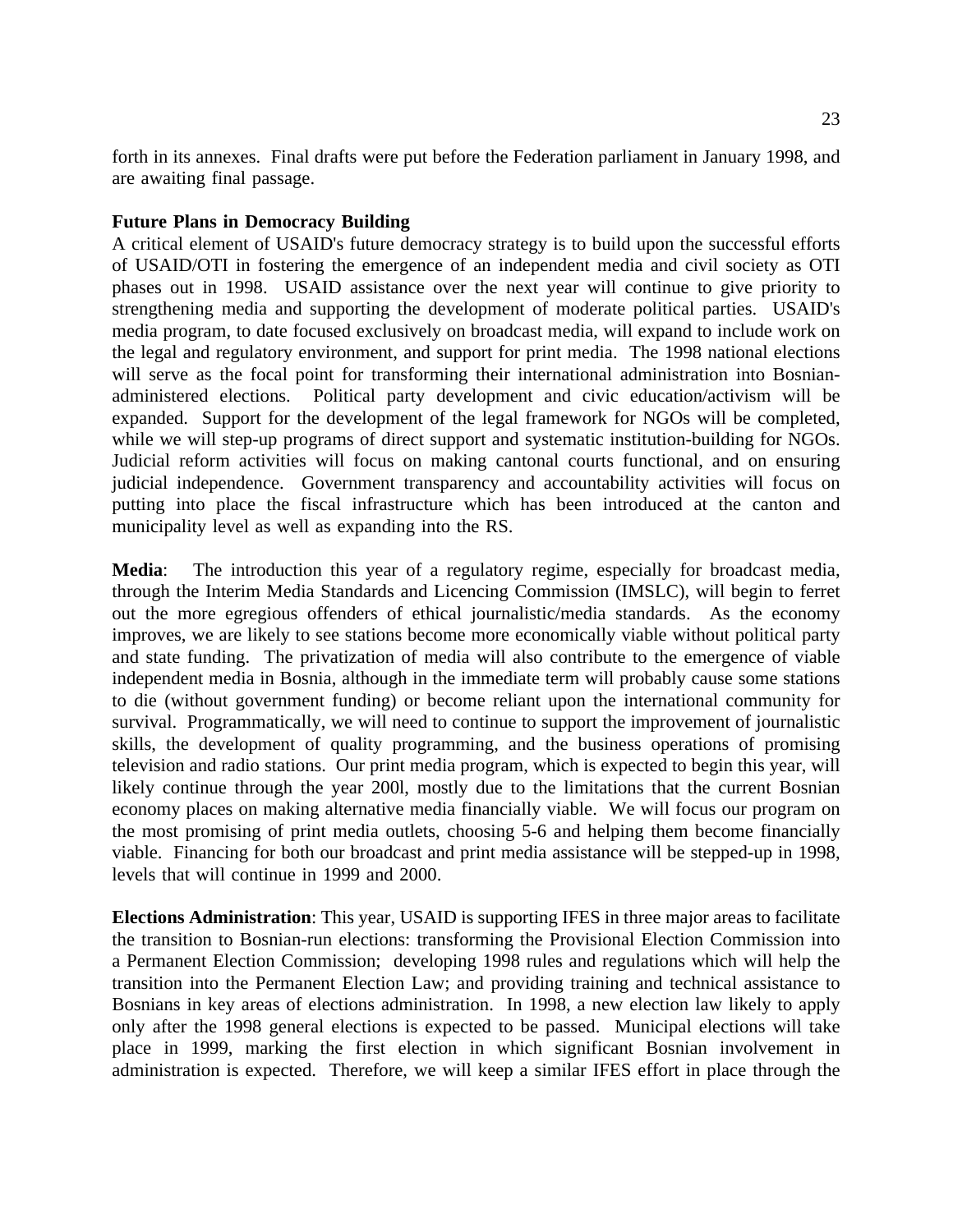end of 1999. However, we do not expect to continue this program beyond calendar year 1999.

#### **Political Party Development**:

USAID technical assistance and training offered through NDI has introduced opposition parties to the importance of developing platforms, strengthening their organizations and reaching out to their voters. In 1998, the parties will compete, for the first time, in an environment in which practical issues predominate. It will also be the first year in which the national parties will have a record to defend. Parties will receive continued assistance in gauging constituent concerns, developing practical messages that resonate with voters, establishing democratically-structured parties that reflect the interests of their membership, developing enduring coalitions and building consensus across party lines. Through the 1999 municipal elections, parties will also be encouraged to and assisted in engaging women and youth in the political process to ensure that the political agenda is inclusive and broadly representative.

**Judicial Reform**: USAID will work with numerous donors working in judicial reform to undertake a comprehensive assessment of the Bosnian judiciary and to develop a strategy for strengthening it. USAID is likely to implement assistance from two directions. We will continue to work with judges associations, lawyers associations, and others who could serve as advocates for professional independence. We will also look to support efforts which provide lawyers with the tools to effectively argue cases in court, using the European Convention as well as other international instruments newly incorporated into domestic law. We will scale back institutionbuilding programs implemented by ABA CEELI, but continue to provide technical assistance and training designed to expedite the effective functioning of the court system. We will also focus on developing laws that promote transparency and accountability while training officials to enforce them.

**Civic Education/Activism**: Democracy must be institutionalized through a culture of participation in which individual citizens emerge as central political actors and give direction to political structures. In 1998-1999, USAID will expand its civic education programs to cover Northeastern RS and Southwestern Herzegovina, strategically important areas which have received relatively little attention from the international community due to their "hardline" status. The programs will move beyond voter education and discussion of democratic concepts to provide citizens a better conceptual understanding of how their political system works and empower them to exercise that knowledge through community organization. To the extent possible, the program will assist communities in conducting opinion surveys to identify issues of common interest, organizing panel discussions or public hearings, and communicating effectively with elected representatives.

**NGO Development**: USAID will also bolster the institutional development and sustainability of Bosnia's "third sector" to ensure that local NGOs evolve into effective vehicles through which citizens can both articulate their needs and ensure that government policies reflect their interests. To this end, USAID will launch in 1998 a two-year NGO Development program -- composed of integrated training, technical assistance and small grants components -- to sustain "third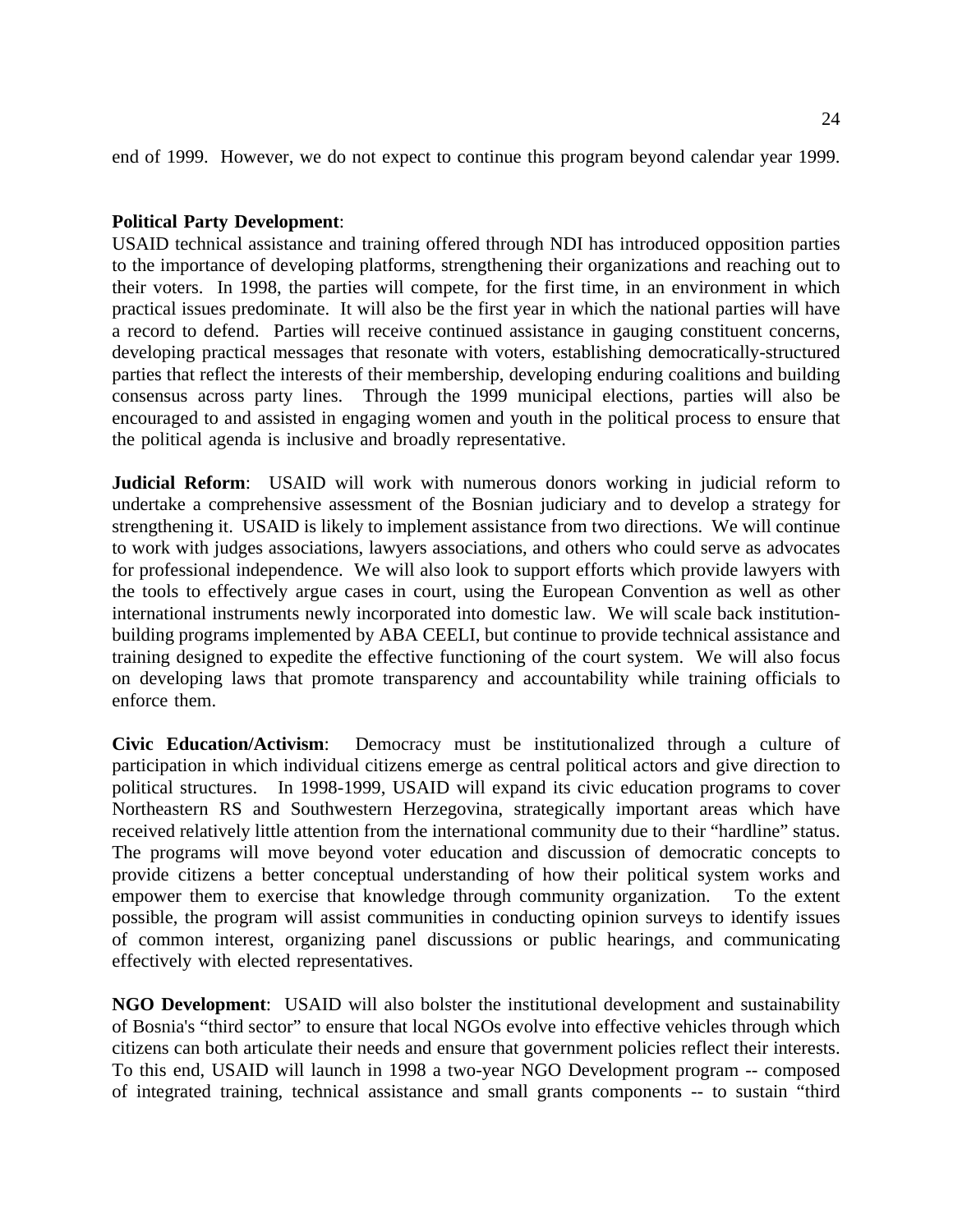sector" momentum, and develop a core group of NGOs capable of leading sectoral and social reform. This follows on OTI's pioneering support for local advocacy groups. The program will focus on developing the sustainability of a core group of NGOs in four major sectors of activity: democracy/governance, rule of law, women's issues, and business. The sector's immaturity and an economy unable to support the non-profit sector, mandate that NGO development programs be funded through 2001.

### **D. CROSS-CUTTING PROGRAMS**

**NGOs:** International and local NGOs played a vital humanitarian role during the war. They not only provided essential supplies, but helped people cope with war-related trauma. The international and local NGO programs contribute directly to assisting vulnerable segments of the population, bringing an important element of on-the-ground contact and complementing brick and mortar reconstruction.

Since Dayton, many international NGOs have taken a pro-active approach in dealing with rapidly diminishing donor funding, shifting their country programs from pure humanitarian relief work to targeted elements of the reconstruction process. Some are successfully leveraging other donor funding. Others have enormous local resources, such as experienced construction engineers and social workers, and are helping local staff members form local NGOs, civic organizations, or private businesses as they enter the post-international NGO world.

There are at least 250 national NGOs operating today in Bosnia, many of which are now providing the trauma counseling and humanitarian assistance, particularly for women, children and refugees, once handled by the international NGO community. More importantly, the emerging network of local NGOs advocating for change represents progress being made in strengthening a civil society governed by democratic principles and the rule of law.

The skill and experience of NGOs in promoting community development while meeting priority reconstruction needs is a valuable asset. In addition to humanitarian and food assistance programs, USAID has, to date, provided over \$65 million to international NGOs to implement a wide range of programs including municipal rehabilitation, shelter repair, democratic reforms and local NGO development.

Examples of key NGO-related programs include:

*Emergency Shelter Program* - Eight international NGOs repaired over 2,500 homes in 46 communities throughout the Federation (1996, \$29 million).

*Community Rehabilitation and Resocialization* - USAID-funded NGOs, such as Catholic Relief Services and the International Rescue Committee, have replaced broken glass in residences and community buildings, repaired the gas heating system for two-thirds of Sarajevo's residents, and rehabilitated apartment building rooftops and elevators. Through the American Refugee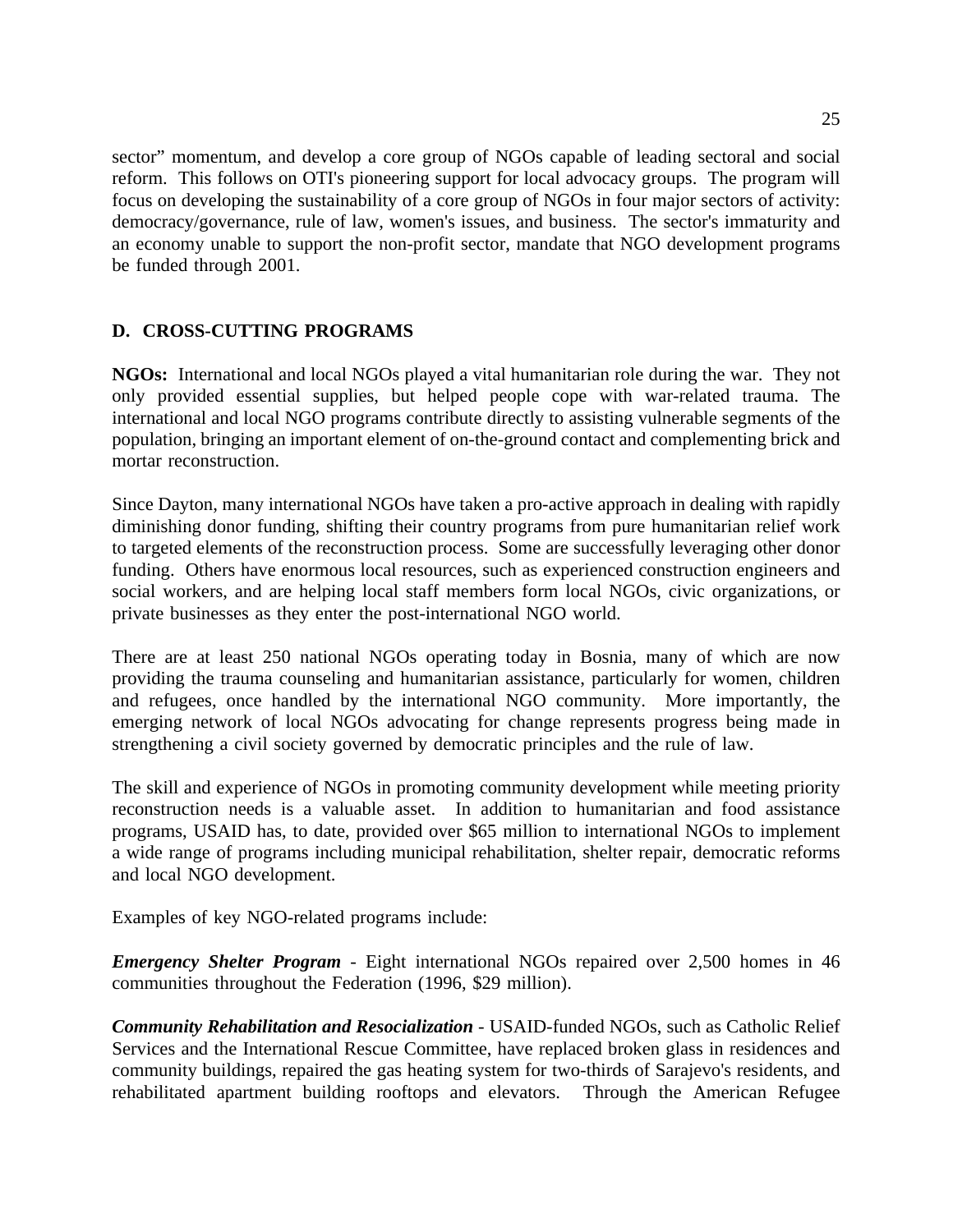Committee, USAID repaired twenty playgrounds in Sarajevo in 1996 and is currently rehabilitating 150 additional playgrounds and adolescent playing fields. USAID, through CARE, has funded the repair of 5 schools and rural power networks in the Bihac area, an UNHCR "Open City", significantly impacting on refugee return in the area. Save the Children has established over 1,000 pre-schools since 1994, of which over 60% are self-sustainable, and conducted teacher training to improve early childhood educational skills. Through the American International Health Alliance (AIHA), USAID funds a health partnership between Buffalo General Hospital and the Tuzla Medical Center which focuses on improving healthcare services and quality for local citizens.

*Local NGO Development* - Through the International Rescue Committee, USAID is managing an umbrella grant program designed to develop local NGO capacity for dealing with the needs of war-traumatized citizens, particularly youth, in Sarajevo and Central Bosnia. In partnership with Delphi International, USAID is helping build the capacity of women's NGOs and independent women leaders in Bosnia-Herzegovina. Both NGO programs focus on the sustainability of local NGOs, and complement the work of USAID's Office of Transition Initiatives (OTI).

Future USAID assistance will be focused on developing or utilizing Bosnian NGOs. Other USG agencies and international donor organizations continue to fund a significant number of NGO programs. UNHCR, along with State/PRM, manage the "Open Cities" project. UNHCR is also funding a large-scale shelter repair program as well as the Bosnian Women's Initiative. The World Bank relies on both international and local NGOs to implement its micro-lending activities. The EU recently awarded over \$80 million worth of grants to NGOs.

**Participant Training:** Since 1995, USAID's participant training program has sent over 350 (40% women) mid and senior level officials, business leaders, and citizen activists from both entities to the United States and third countries for intensive short-term training. Training topics have ranged from commercial banking to public utility management to NGO development. Each training program is designed to directly complement USAID activities in support of economic growth and reform, infrastructure rehabilitation, and democracy building in Bosnia. Each program is aimed at strengthening the knowledge and skills of Bosnian professionals in decisionmaking positions by offering an opportunity to examine U.S. models and approaches. Participants are recruited and selected competitively from the professional and functional levels identified as critical to effecting change in institutions with which USAID is working. Participant training will continue to augment the major components of the Bosnian program.

### **V. MANAGEMENT AND BUDGET**

USAID/Bosnia is currently managing the third year of the \$600 million reconstruction program promised by President Clinton. USAID/Bosnia is implementing this tightly focused program with nine USDHs, through a central office in Sarajevo and field offices in Tuzla, Banja Luka, and Zenica. At this personnel level, USAID staff time and energy are fully concentrated on rapid program implementation to generate immediate and tangible results.